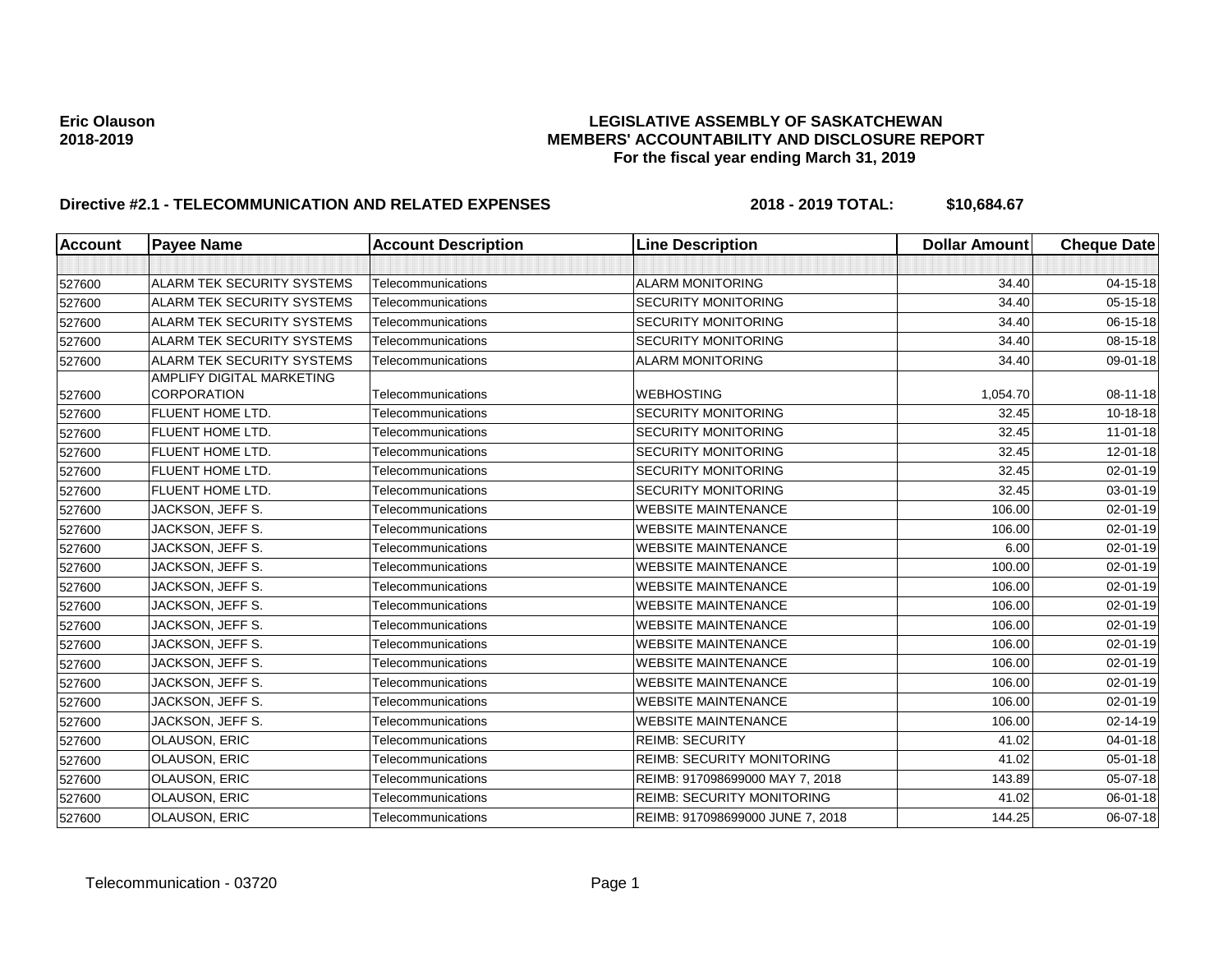| <b>Account</b> | <b>Payee Name</b>    | <b>Account Description</b> | <b>Line Description</b>               | <b>Dollar Amount</b> | <b>Cheque Date</b> |
|----------------|----------------------|----------------------------|---------------------------------------|----------------------|--------------------|
|                |                      |                            |                                       |                      |                    |
| 527600         | <b>OLAUSON, ERIC</b> | Telecommunications         | <b>REIMB: SECURITY MONITORING</b>     | 41.02                | 07-01-18           |
| 527600         | <b>OLAUSON, ERIC</b> | Telecommunications         | REIMB: 917098699000 JULY 7, 2018      | 144.25               | 07-07-18           |
| 527600         | <b>OLAUSON, ERIC</b> | Telecommunications         | <b>REIMB: SECURITY MONITORING</b>     | 41.02                | 08-01-18           |
| 527600         | OLAUSON, ERIC        | Telecommunications         | REIMB: 917098699000 AUGUST 7, 2018    | 144.25               | 08-07-18           |
| 527600         | <b>OLAUSON, ERIC</b> | Telecommunications         | <b>REIMB: SECURITY MONITORING</b>     | 41.02                | 09-01-18           |
| 527600         | <b>OLAUSON, ERIC</b> | Telecommunications         | REIMB: 917098699000 SEPTEMBER 7, 2018 | 144.25               | 09-07-18           |
| 527600         | OLAUSON, ERIC        | Telecommunications         | <b>REIMB: SECURITY MONITORING</b>     | 39.07                | $10 - 01 - 18$     |
| 527600         | <b>OLAUSON, ERIC</b> | Telecommunications         | REIMB: 917098699000 OCTOBER 7, 2018   | 154.63               | 10-07-18           |
| 527600         | <b>OLAUSON, ERIC</b> | Telecommunications         | <b>REIMB: SECURITY MONITORING</b>     | 41.02                | $11-01-18$         |
| 527600         | <b>OLAUSON, ERIC</b> | Telecommunications         | REIMB: 917098699000 NOVEMBER 7, 2018  | 155.35               | 11-07-18           |
| 527600         | OLAUSON, ERIC        | Telecommunications         | <b>REIMB: SECURITY MONITORING</b>     | 41.02                | 12-01-18           |
| 527600         | <b>OLAUSON, ERIC</b> | Telecommunications         | REIMB: 917098699000 DECEMBER 7, 2018  | 155.35               | 12-07-18           |
| 527600         | <b>OLAUSON, ERIC</b> | Telecommunications         | <b>REIMB: SECURITY MONITORING</b>     | 41.02                | 01-03-19           |
| 527600         | <b>OLAUSON, ERIC</b> | Telecommunications         | REIMB:917098699000 JANUARY 7, 2019    | 155.35               | $01 - 07 - 19$     |
| 527600         | <b>OLAUSON, ERIC</b> | Telecommunications         | <b>REIMB: SECURITY MONITORING</b>     | 41.02                | 02-01-19           |
| 527600         | <b>OLAUSON, ERIC</b> | Telecommunications         | REIMB: 917098699000 FEBRUARY 7, 2019  | 155.35               | 02-07-19           |
| 527600         | OLAUSON, ERIC        | Telecommunications         | <b>REIMB: SECURITY MONITORING</b>     | 41.02                | 03-01-19           |
| 527600         | <b>OLAUSON, ERIC</b> | Telecommunications         | REIMB: 917098699000 MARCH 7, 2019     | 155.35               | 03-07-19           |
| 527600         | <b>SASKTEL</b>       | Telecommunications         | 935492799005 APRIL 16, 2018           | 153.76               | 05-01-18           |
| 527600         | <b>SASKTEL</b>       | Telecommunications         | 328200788008 APRIL 16, 2018           | 117.42               | $05 - 01 - 18$     |
| 527600         | <b>SASKTEL</b>       | Telecommunications         | 935247399001 APRIL 16, 2018           | 198.70               | 05-01-18           |
| 527600         | <b>SASKTEL</b>       | Telecommunications         | 328200788008 MAY 16, 2018             | 116.90               | 05-16-18           |
| 527600         | <b>SASKTEL</b>       | Telecommunications         | 1935492799005 JUNE 16, 2018           | 153.73               | 06-16-18           |
| 527600         | <b>SASKTEL</b>       | Telecommunications         | 935247399001 JUNE 16, 2018            | 198.70               | 06-16-18           |
| 527600         | <b>SASKTEL</b>       | Telecommunications         | 328200788008 JUNE 16, 2018            | 116.90               | 06-16-18           |
| 527600         | <b>SASKTEL</b>       | Telecommunications         | 935492799005 JULY 16, 2018            | 158.34               | 07-16-18           |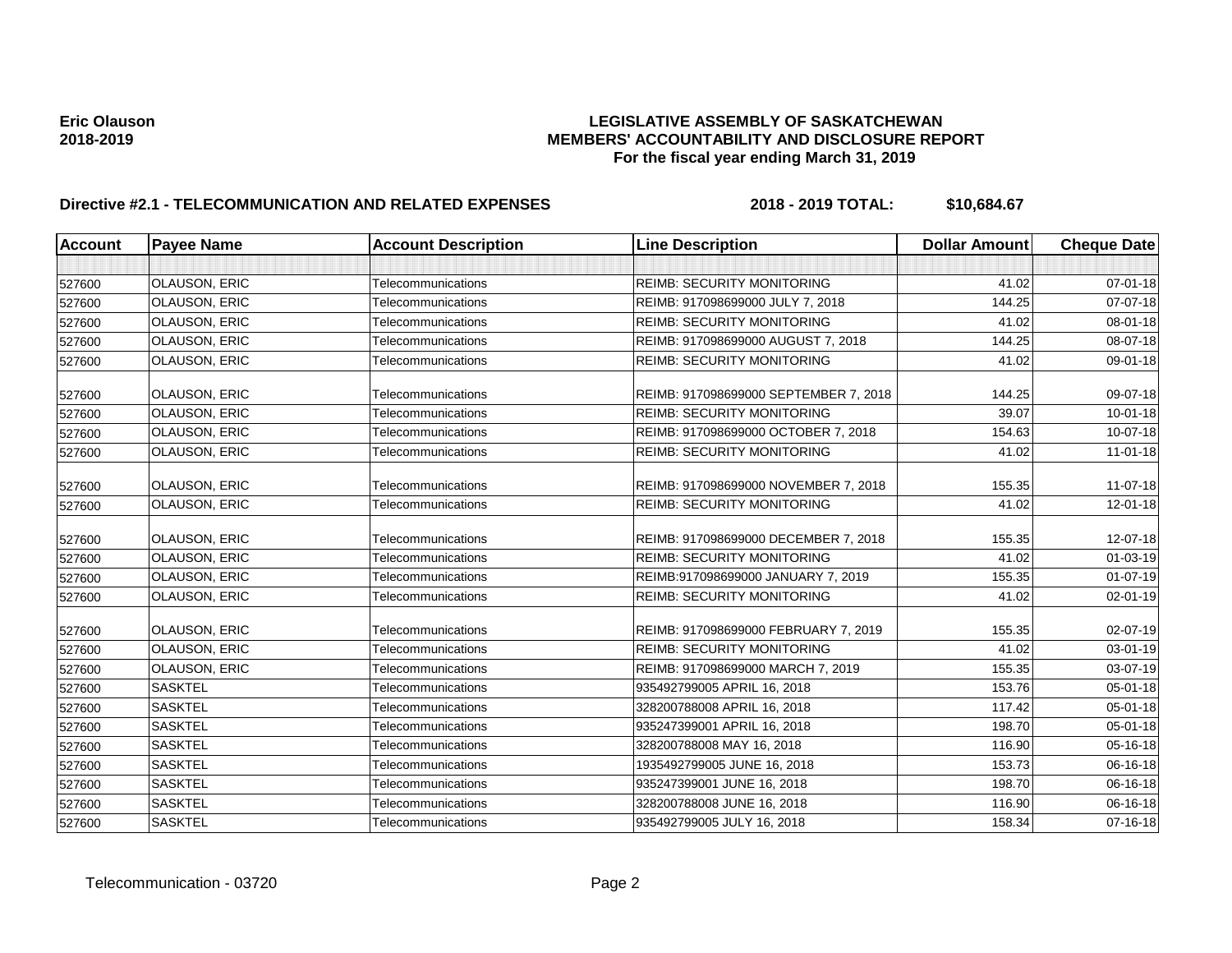| <b>Account</b> | <b>Payee Name</b> | <b>Account Description</b> | <b>Line Description</b>         | <b>Dollar Amount</b> | <b>Cheque Date</b> |
|----------------|-------------------|----------------------------|---------------------------------|----------------------|--------------------|
|                |                   |                            |                                 |                      |                    |
| 527600         | <b>SASKTEL</b>    | Telecommunications         | 935247399001 JULY 16, 2018      | 204.66               | 07-16-18           |
| 527600         | <b>SASKTEL</b>    | Telecommunications         | 935247399001 MAY 16, 2018       | 198.70               | 07-24-18           |
| 527600         | <b>SASKTEL</b>    | Telecommunications         | 328200788008 JULY 16, 2018      | 229.27               | 08-01-18           |
| 527600         | <b>SASKTEL</b>    | Telecommunications         | 935247399001 AUGUST 16 2018     | 204.66               | 08-16-18           |
| 527600         | <b>SASKTEL</b>    | Telecommunications         | 0328200788008 AUGUST 16 2018    | 125.91               | 08-16-18           |
| 527600         | <b>SASKTEL</b>    | Telecommunications         | 935492799005 AUGUST 16 2018     | 158.34               | 08-16-18           |
| 527600         | <b>SASKTEL</b>    | Telecommunications         | 328200788008 SEPTEMBER 16, 2018 | 116.90               | 10-01-18           |
| 527600         | <b>SASKTEL</b>    | Telecommunications         | 935492799005 SEPTEMBER 16, 2018 | 158.37               | $10 - 01 - 18$     |
| 527600         | <b>SASKTEL</b>    | Telecommunications         | 935247399001 SEPTEMBER 16, 2018 | 198.70               | $10 - 01 - 18$     |
| 527600         | <b>SASKTEL</b>    | Telecommunications         | 328200788008 OCTOBER 16, 2018   | 116.90               | 10-16-18           |
| 527600         | <b>SASKTEL</b>    | Telecommunications         | 935247399001 OCTOBER 16, 2018   | 198.70               | 10-16-18           |
| 527600         | <b>SASKTEL</b>    | Telecommunications         | 935492799005 OCTOBER 16, 2018   | 158.34               | 10-16-18           |
| 527600         | <b>SASKTEL</b>    | Telecommunications         | 935492799005 NOVEMBER 16, 2018  | 158.34               | 11-16-18           |
| 527600         | <b>SASKTEL</b>    | Telecommunications         | 935247399001 NOVEMBER 16, 2018  | 198.70               | $11 - 16 - 18$     |
| 527600         | <b>SASKTEL</b>    | Telecommunications         | 328200788008 NOVEMBER 16, 2018  | 259.96               | $12 - 01 - 18$     |
| 527600         | <b>SASKTEL</b>    | Telecommunications         | 328200788008 DECEMBER 16, 2018  | 116.90               | $01 - 01 - 19$     |
| 527600         | <b>SASKTEL</b>    | Telecommunications         | 935247399001 DECEMBER 16, 2018  | 198.70               | $01 - 01 - 19$     |
| 527600         | <b>SASKTEL</b>    | Telecommunications         | 935492799005 DECEMBER 16, 2018  | 158.37               | $01 - 01 - 19$     |
| 527600         | <b>SASKTEL</b>    | Telecommunications         | 935492799005JANUARY 16, 2019    | 158.34               | 02-01-19           |
| 527600         | <b>SASKTEL</b>    | Telecommunications         | 328200788008 JANUARY 16, 2019   | 195.19               | 02-01-19           |
| 527600         | <b>SASKTEL</b>    | Telecommunications         | 935247399001 JANUARY 16, 2019   | 198.70               | 02-01-19           |
| 527600         | <b>SASKTEL</b>    | Telecommunications         | 935492799005 FEBRUARY 16, 2019  | 158.45               | 03-01-19           |
| 527600         | <b>SASKTEL</b>    | Telecommunications         | 935492799005 MAY 16, 2018       | 153.73               | 03-01-19           |
| 527600         | <b>SASKTEL</b>    | Telecommunications         | 328200788008 FEBRUARY 16, 2019  | 139.60               | $03 - 01 - 19$     |
| 527600         | <b>SASKTEL</b>    | Telecommunications         | 935247399001 FEBRUARY 16, 2019  | 198.70               | 03-01-19           |
| 527600         | <b>SASKTEL</b>    | Telecommunications         | 328200788008 MARCH 16, 2019     | 238.89               | 03-16-19           |
| 527600         | <b>SASKTEL</b>    | Telecommunications         | 935492799005 MARCH 16, 2019     | 158.34               | 03-16-19           |
| 527600         | <b>SASKTEL</b>    | Telecommunications         | 935247399001 MARCH 16, 2019     | 198.70               | 03-16-19           |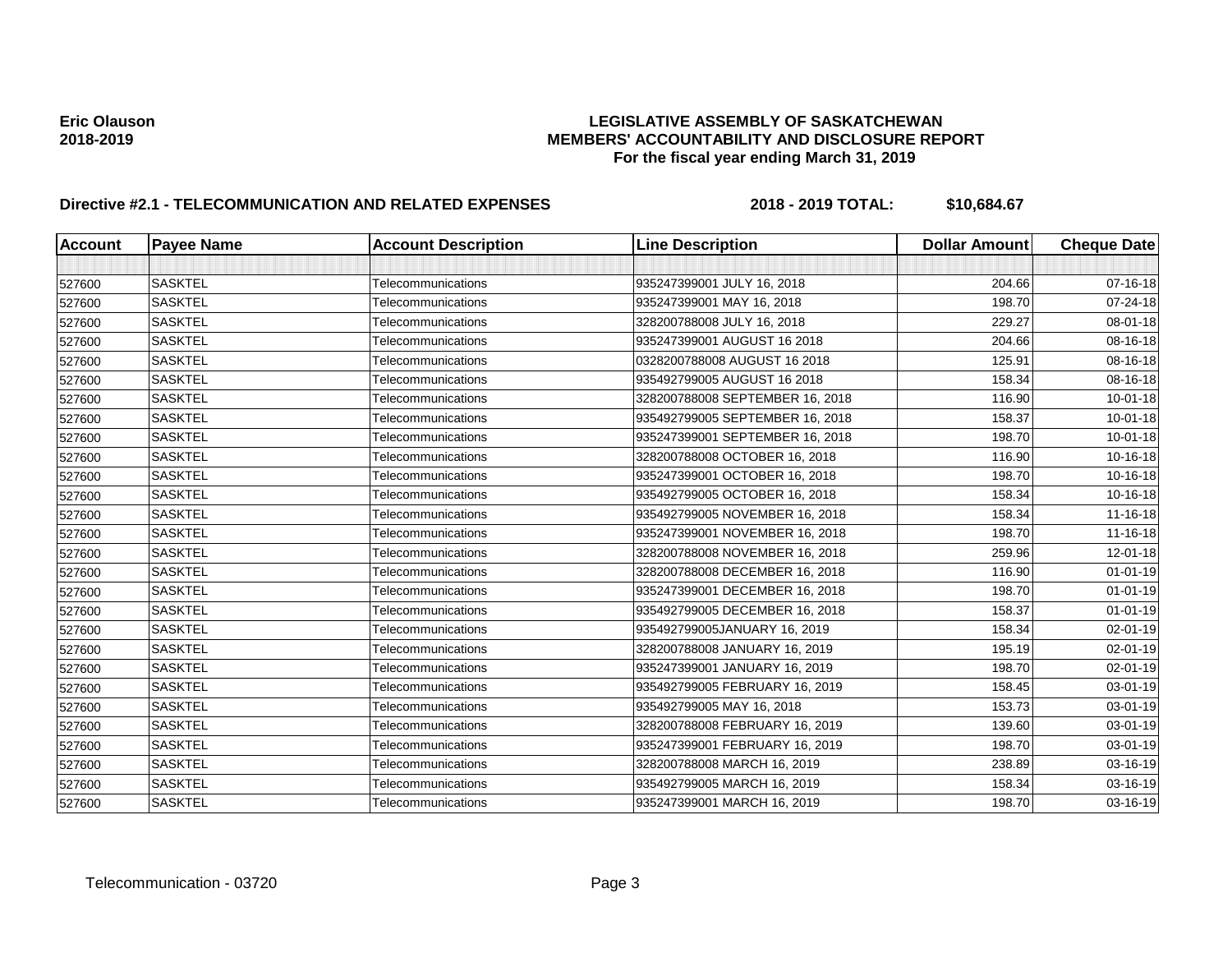| <b>Account</b> | Payee Name                  | <b>Account Description</b> | <b>Line Description</b>             | <b>Dollar Amount</b> | <b>Cheque Date</b> |
|----------------|-----------------------------|----------------------------|-------------------------------------|----------------------|--------------------|
|                |                             |                            |                                     |                      |                    |
|                |                             |                            | RTV - DONNA THORSTEINSON -          |                      |                    |
| 527600         | <b>SASKTEL</b>              | Telecommunications         | PERSONAL USE                        | $-200.00$            | $03 - 26 - 19$     |
| 527600         | <b>SASKTEL</b>              | Telecommunications         | RTV - MADELAINE FAST - PERSONAL USE | $-125.00$            | 03-26-19           |
| 527600         | WITHOUT A HITCH PRODUCTIONS | Telecommunications         | <b>EMAIL SERVICE RENEWAL</b>        | 138.65               | 05-03-18           |
|                |                             |                            |                                     |                      |                    |
|                |                             |                            |                                     |                      |                    |
|                |                             |                            |                                     |                      |                    |
|                |                             |                            |                                     |                      |                    |
|                |                             |                            |                                     |                      |                    |
|                |                             |                            |                                     |                      |                    |
|                |                             |                            |                                     |                      |                    |
|                |                             |                            |                                     |                      |                    |
|                |                             |                            |                                     |                      |                    |
|                |                             |                            |                                     |                      |                    |
|                |                             |                            |                                     |                      |                    |
|                |                             |                            |                                     |                      |                    |
|                |                             |                            |                                     |                      |                    |
|                |                             |                            |                                     |                      |                    |
|                |                             |                            |                                     |                      |                    |
|                |                             |                            |                                     |                      |                    |
|                |                             |                            |                                     |                      |                    |
|                |                             |                            |                                     |                      |                    |
|                |                             |                            |                                     |                      |                    |
|                |                             |                            |                                     |                      |                    |
|                |                             |                            |                                     |                      |                    |
|                |                             |                            |                                     |                      |                    |
|                |                             |                            |                                     |                      |                    |
|                |                             |                            |                                     |                      |                    |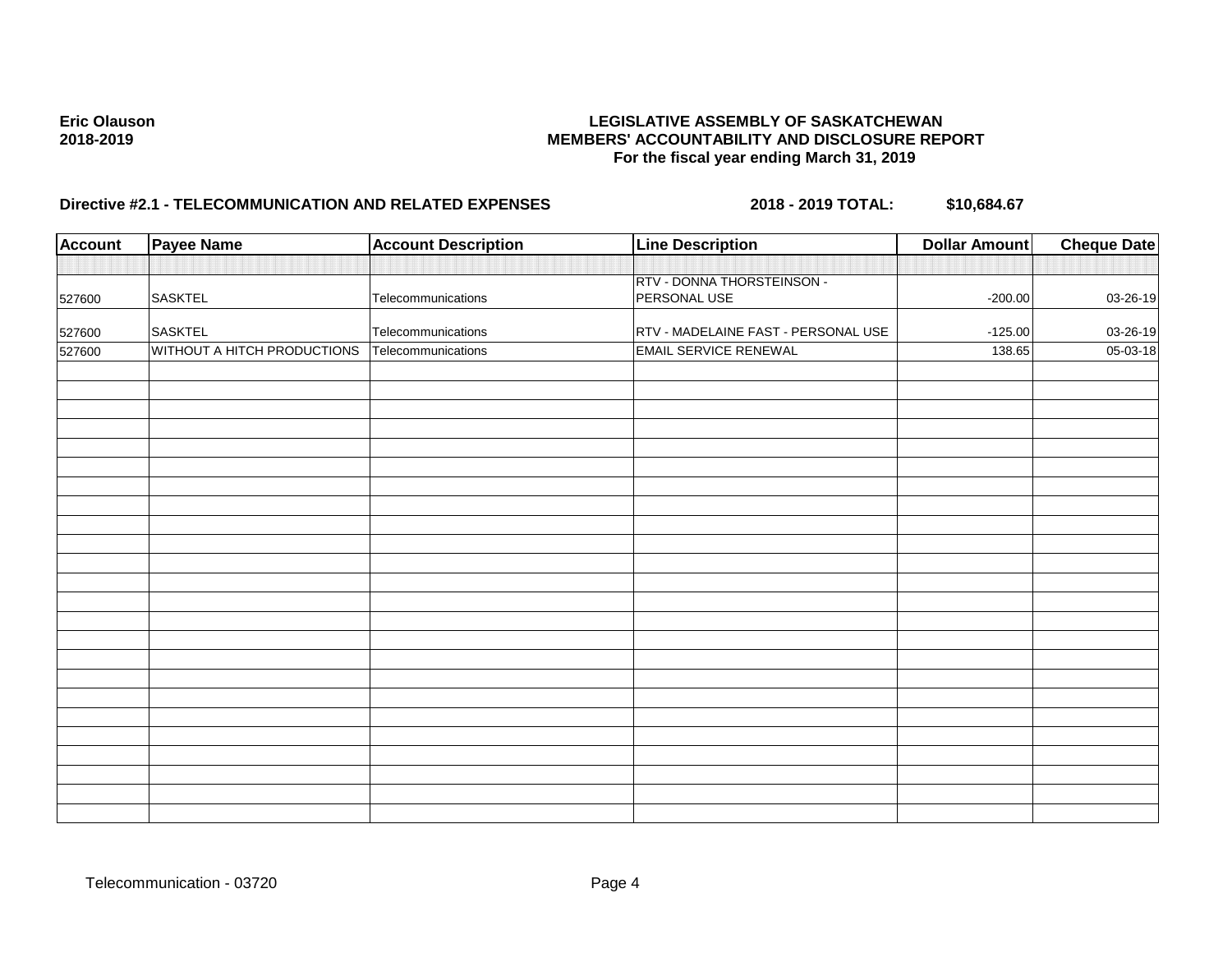| <b>Account</b> | <b>Payee Name</b> | <b>Account Description</b> | <b>Line Description</b> | Dollar Amount | <b>Cheque Date</b> |
|----------------|-------------------|----------------------------|-------------------------|---------------|--------------------|
|                |                   |                            |                         |               |                    |
|                |                   |                            |                         |               |                    |
|                |                   |                            |                         |               |                    |
|                |                   |                            |                         |               |                    |
|                |                   |                            |                         |               |                    |
|                |                   |                            |                         |               |                    |
|                |                   |                            |                         |               |                    |
|                |                   |                            |                         |               |                    |
|                |                   |                            |                         |               |                    |
|                |                   |                            |                         |               |                    |
|                |                   |                            |                         |               |                    |
|                |                   |                            |                         |               |                    |
|                |                   |                            |                         |               |                    |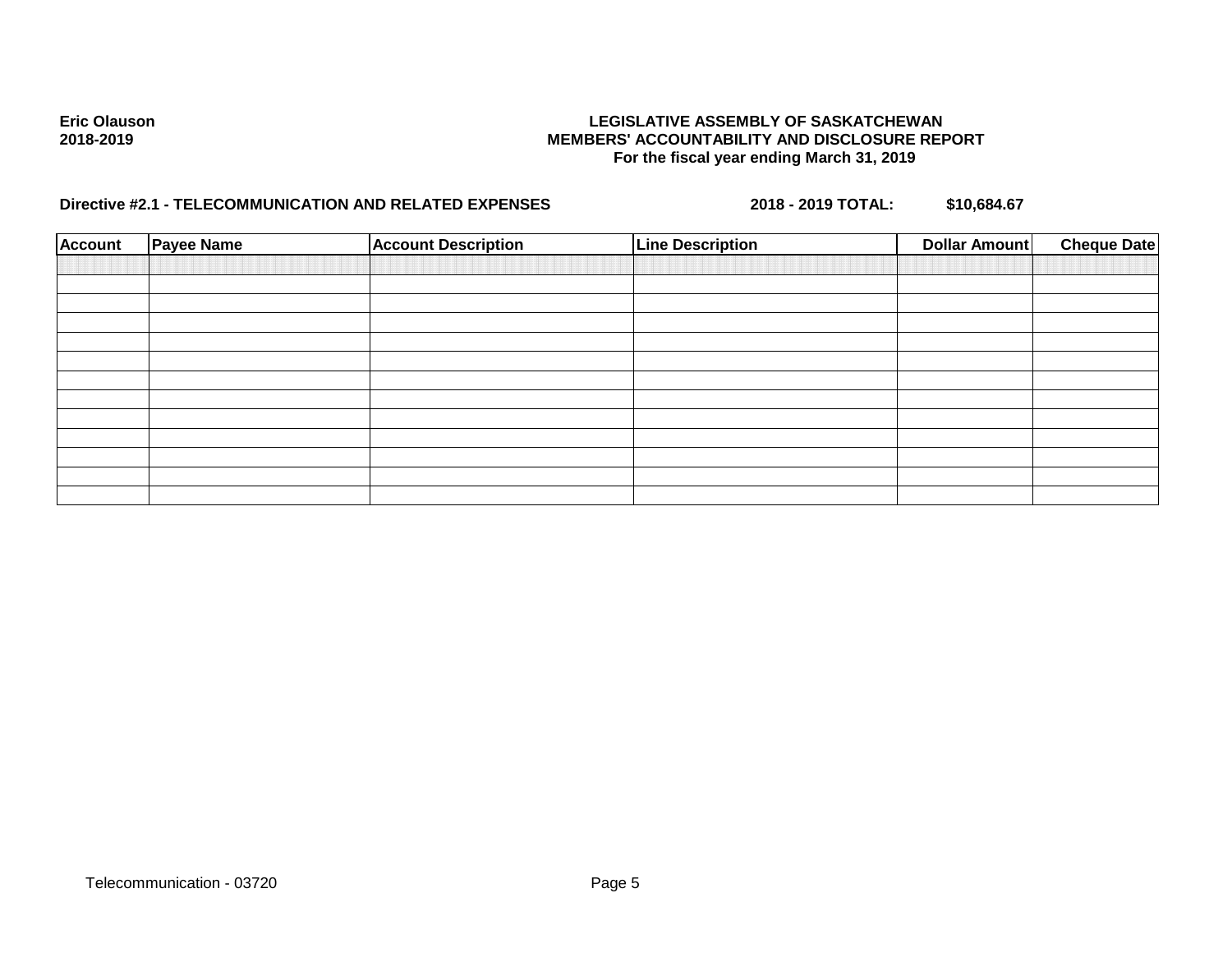## **LEGISLATIVE ASSEMBLY OF SASKATCHEWAN MEMBERS' ACCOUNTABILITY AND DISCLOSURE REPORT For the fiscal year ending March 31, 2019**

| <b>Account</b> | <b>Payee Name</b>            | <b>Account Description</b>  | <b>Line Description</b>             | <b>Dollar Amount</b> | <b>Cheque Date</b> |
|----------------|------------------------------|-----------------------------|-------------------------------------|----------------------|--------------------|
|                |                              |                             |                                     |                      |                    |
|                | <b>ENTERPRISE RENT-A-CAR</b> |                             |                                     |                      |                    |
| 541900         | CANADA LTD.                  | Elected Rep - Travel        | RENTAL CAR DECEMBER 16/17, 2018     | 95.77                | $01 - 01 - 19$     |
| 541900         | OLAUSON, ERIC                | Elected Rep - Travel        | MLA TRAVEL APRIL 3 - 12, 2018       | 1,250.86             | 04-12-18           |
| 541900         | OLAUSON, ERIC                | Elected Rep - Travel        | MLA TRAVEL APRIL 13-22, 2018        | 2,608.13             | 04-23-18           |
| 541900         | <b>OLAUSON, ERIC</b>         | <b>Elected Rep - Travel</b> | MLA TRAVEL APRIL 23-26, 2018        | 1,362.66             | 04-26-18           |
| 541900         | <b>OLAUSON, ERIC</b>         | Elected Rep - Travel        | MLA TRAVEL APRIL 27 - MAY 3, 2018   | 2,017.94             | 05-03-18           |
| 541900         | OLAUSON, ERIC                | <b>Elected Rep - Travel</b> | MLA TRAVEL MAY 1 - 10, 2018         | 1,750.90             | 05-10-18           |
| 541900         | <b>OLAUSON, ERIC</b>         | <b>Elected Rep - Travel</b> | MLA TRAVEL MAY 11 - 17, 2018        | 2,049.96             | $05 - 17 - 18$     |
| 541900         | <b>OLAUSON, ERIC</b>         | Elected Rep - Travel        | MLA TRAVEL MAY 22 - 31, 2018        | 2,414.95             | 06-01-18           |
| 541900         | <b>OLAUSON, ERIC</b>         | Elected Rep - Travel        | MLA TRAVEL JUNE 1 - 15, 2018        | 992.87               | 06-19-18           |
| 541900         | OLAUSON, ERIC                | <b>Elected Rep - Travel</b> | MLA TRAVEL JUNE 18 - 30, 2018       | 1,604.45             | 07-04-18           |
| 541900         | <b>OLAUSON, ERIC</b>         | <b>Elected Rep - Travel</b> | MLA TRAVEL JULY 5 - 10, 2018        | 1,613.20             | 07-12-18           |
| 541900         | <b>OLAUSON, ERIC</b>         | <b>Elected Rep - Travel</b> | MLA TRAVEL JULY 5 - 10, 2018        | 633.74               | $07 - 12 - 18$     |
| 541900         | <b>OLAUSON, ERIC</b>         | <b>Elected Rep - Travel</b> | MLA TRAVEL JULY 3 - 13, 2018        | 778.67               | $07 - 17 - 18$     |
| 541900         | <b>OLAUSON, ERIC</b>         | <b>Elected Rep - Travel</b> | MLA TRAVEL AUGUST 1 - 16, 2018      | 2,378.52             | 08-16-18           |
| 541900         | <b>OLAUSON, ERIC</b>         | Elected Rep - Travel        | MLA TRAVEL AUG 17-31, 2018          | 689.95               | 09-05-18           |
|                |                              |                             | MLA TRAVEL AUGUST 29 - SEPTEMBER    |                      |                    |
| 541900         | <b>OLAUSON, ERIC</b>         | <b>Elected Rep - Travel</b> | 14, 2018                            | 1,148.08             | 09-18-18           |
| 541900         | OLAUSON, ERIC                | <b>Elected Rep - Travel</b> | MLA TRAVEL SEPTEMBER 15 - 30, 2018  | 1,006.99             | $10 - 01 - 18$     |
| 541900         | OLAUSON, ERIC                | Elected Rep - Travel        | MLA TRAVEL OCTOBER 1 - 15, 2018     | 941.69               | $10-16-18$         |
| 541900         | <b>OLAUSON, ERIC</b>         | <b>Elected Rep - Travel</b> | MLA TRAVEL OCTOBER 16 - 27, 2018    | 2,736.94             | 10-29-18           |
|                |                              |                             | MLA TRAVEL OCTOBER 29 - NOVEMBER 1, |                      |                    |
| 541900         | <b>OLAUSON, ERIC</b>         | <b>Elected Rep - Travel</b> | 2018                                | 1,466.81             | 11-05-18           |
| 541900         | <b>OLAUSON, ERIC</b>         | Elected Rep - Travel        | MLA TRAVEL NOVEMBER 7 - 12, 2018    | 1,493.59             | $11 - 15 - 18$     |
| 541900         | OLAUSON, ERIC                | <b>Elected Rep - Travel</b> | MLA TRAVEL NOVEMBER 7, 2018         | 895.49               | $11 - 15 - 18$     |
| 541900         | <b>OLAUSON, ERIC</b>         | Elected Rep - Travel        | MLA TRAVEL NOVEMBER 2 - 15, 2018    | 1,808.72             | $11 - 15 - 18$     |
| 541900         | <b>OLAUSON, ERIC</b>         | Elected Rep - Travel        | MLA TRAVEL NOVEMBER 16 - 22, 2018   | 1,410.93             | 11-22-18           |
| 541900         | <b>OLAUSON, ERIC</b>         | <b>Elected Rep - Travel</b> | MLA TRAVEL NOVEMBER 23 - 30, 2018   | 1,414.55             | 12-04-18           |
| 541900         | OLAUSON, ERIC                | Elected Rep - Travel        | MLA TRAVEL DECEMBER 2 - 6, 2018     | 1,332.08             | 12-06-18           |
| 541900         | <b>OLAUSON, ERIC</b>         | Elected Rep - Travel        | MLA TRAVEL DECEMBER 6 - 17, 2018    | 1,491.52             | $12 - 17 - 18$     |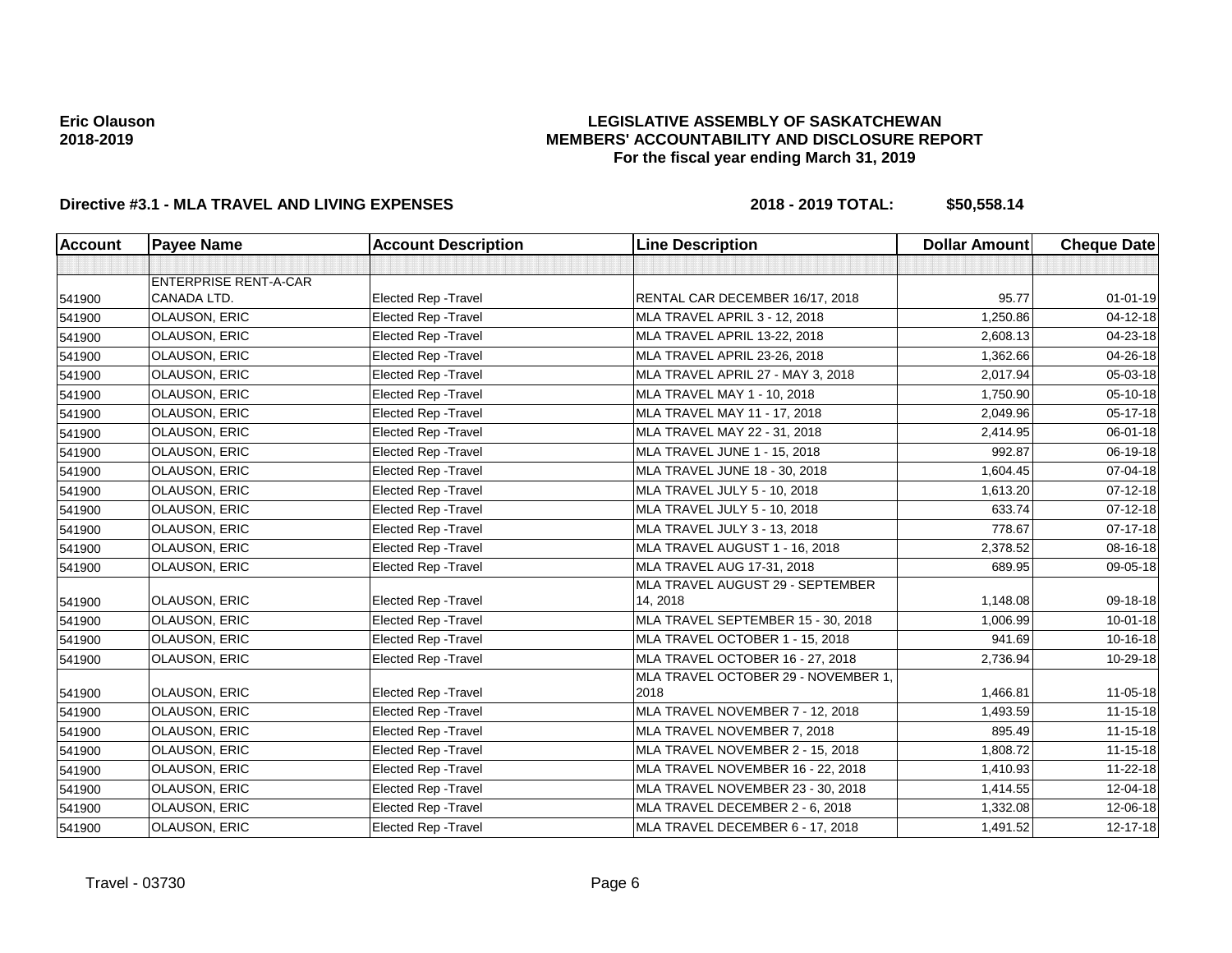## **LEGISLATIVE ASSEMBLY OF SASKATCHEWAN MEMBERS' ACCOUNTABILITY AND DISCLOSURE REPORT For the fiscal year ending March 31, 2019**

| <b>Account</b> | <b>Payee Name</b>    | <b>Account Description</b> | <b>Line Description</b>                      | <b>Dollar Amount</b> | <b>Cheque Date</b> |
|----------------|----------------------|----------------------------|----------------------------------------------|----------------------|--------------------|
|                |                      |                            |                                              |                      |                    |
| 541900         | <b>OLAUSON, ERIC</b> | Elected Rep - Travel       | MLA TRAVEL DECEMBER 27 - 29, 2018            | 544.50               | 01-03-19           |
| 541900         | <b>OLAUSON, ERIC</b> | Elected Rep - Travel       | MLA TRAVEL JANUARY 2 - 8, 2018               | 1,365.63             | 01-08-19           |
| 541900         | OLAUSON, ERIC        | Elected Rep - Travel       | MLA TRAVEL JANUARY 14 - 28, 2019             | 1,781.26             | 02-01-19           |
| 541900         | <b>OLAUSON, ERIC</b> | Elected Rep - Travel       | MLA TRAVEL JANUARY 29 - FEBRUARY 12,<br>2019 | 848.23               | $02 - 12 - 19$     |
| 541900         | <b>OLAUSON, ERIC</b> | Elected Rep - Travel       | MLA TRAVEL FEBRUARY 25 - 26, 2019            | 538.47               | 02-26-19           |
| 541900         | OLAUSON, ERIC        | Elected Rep - Travel       | MLA TRAVEL FEBRUARY 27 - MARCH 7,<br>2019    | 1,578.91             | 03-07-19           |
| 541900         | OLAUSON, ERIC        | Elected Rep - Travel       | MLA TRAVEL MARCH 10 - 14, 2019               | 1,167.68             | $03 - 14 - 19$     |
| 541900         | <b>OLAUSON, ERIC</b> | Elected Rep - Travel       | <b>MLA TRAVEL MARCH 17 - 21, 2019</b>        | 1,144.48             | 03-21-19           |
| 541900         | OLAUSON, ERIC        | Elected Rep - Travel       | MLA TRAVEL MARCH 25 - 29, 2019               | 1,371.76             | 03-28-19           |
| 541900         | OLAUSON, ERIC        | Elected Rep - Travel       | MLA TRAVEL MARCH 28 - 31, 2019               | 827.26               | 03-31-19           |
|                |                      |                            |                                              |                      |                    |
|                |                      |                            |                                              |                      |                    |
|                |                      |                            |                                              |                      |                    |
|                |                      |                            |                                              |                      |                    |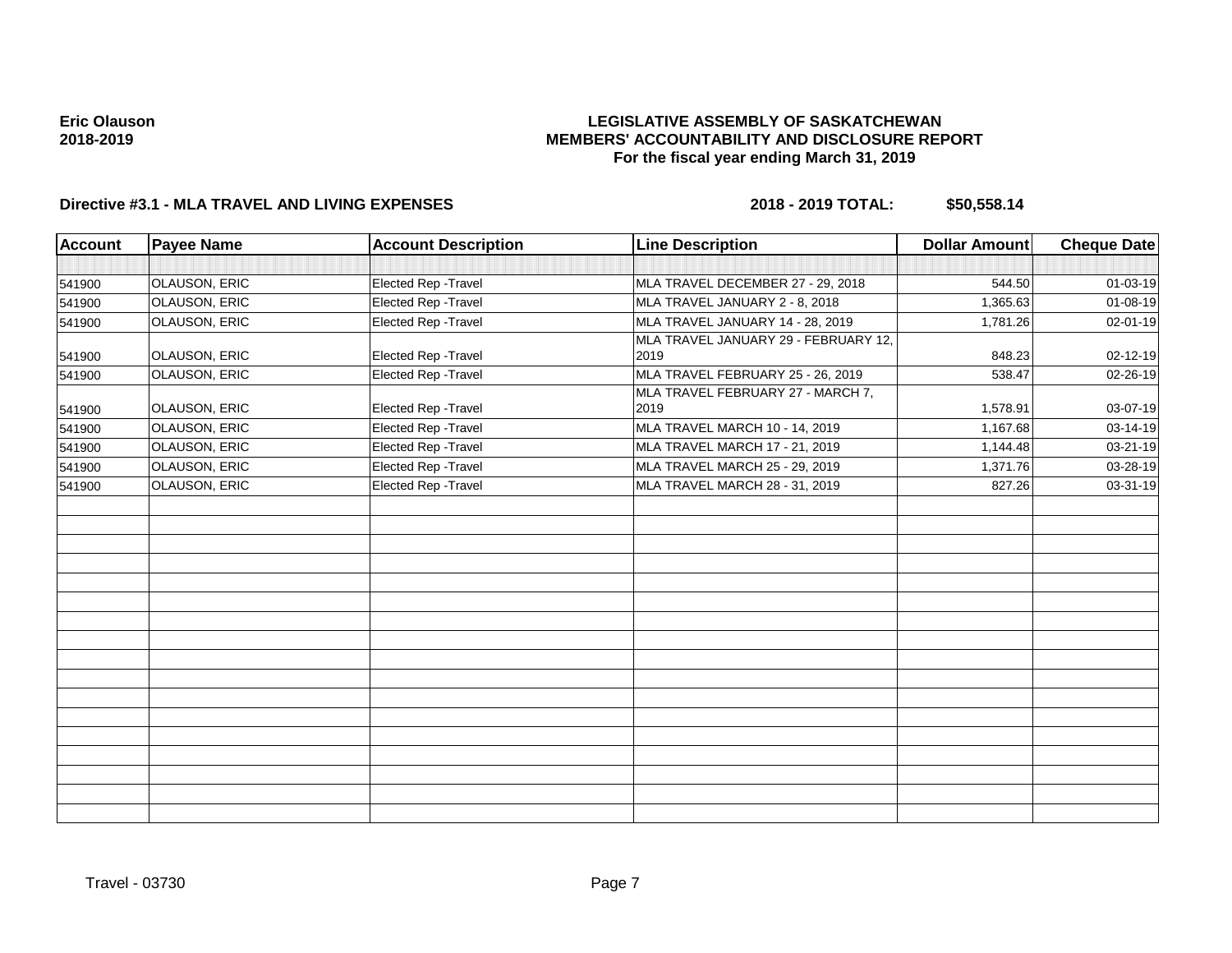## **LEGISLATIVE ASSEMBLY OF SASKATCHEWAN MEMBERS' ACCOUNTABILITY AND DISCLOSURE REPORT For the fiscal year ending March 31, 2019**

| <b>Account</b> | Payee Name | <b>Account Description</b> | <b>Line Description</b> | <b>Dollar Amount</b> | <b>Cheque Date</b> |
|----------------|------------|----------------------------|-------------------------|----------------------|--------------------|
|                |            |                            |                         |                      |                    |
|                |            |                            |                         |                      |                    |
|                |            |                            |                         |                      |                    |
|                |            |                            |                         |                      |                    |
|                |            |                            |                         |                      |                    |
|                |            |                            |                         |                      |                    |
|                |            |                            |                         |                      |                    |
|                |            |                            |                         |                      |                    |
|                |            |                            |                         |                      |                    |
|                |            |                            |                         |                      |                    |
|                |            |                            |                         |                      |                    |
|                |            |                            |                         |                      |                    |
|                |            |                            |                         |                      |                    |
|                |            |                            |                         |                      |                    |
|                |            |                            |                         |                      |                    |
|                |            |                            |                         |                      |                    |
|                |            |                            |                         |                      |                    |
|                |            |                            |                         |                      |                    |
|                |            |                            |                         |                      |                    |
|                |            |                            |                         |                      |                    |
|                |            |                            |                         |                      |                    |
|                |            |                            |                         |                      |                    |
|                |            |                            |                         |                      |                    |
|                |            |                            |                         |                      |                    |
|                |            |                            |                         |                      |                    |
|                |            |                            |                         |                      |                    |
|                |            |                            |                         |                      |                    |
|                |            |                            |                         |                      |                    |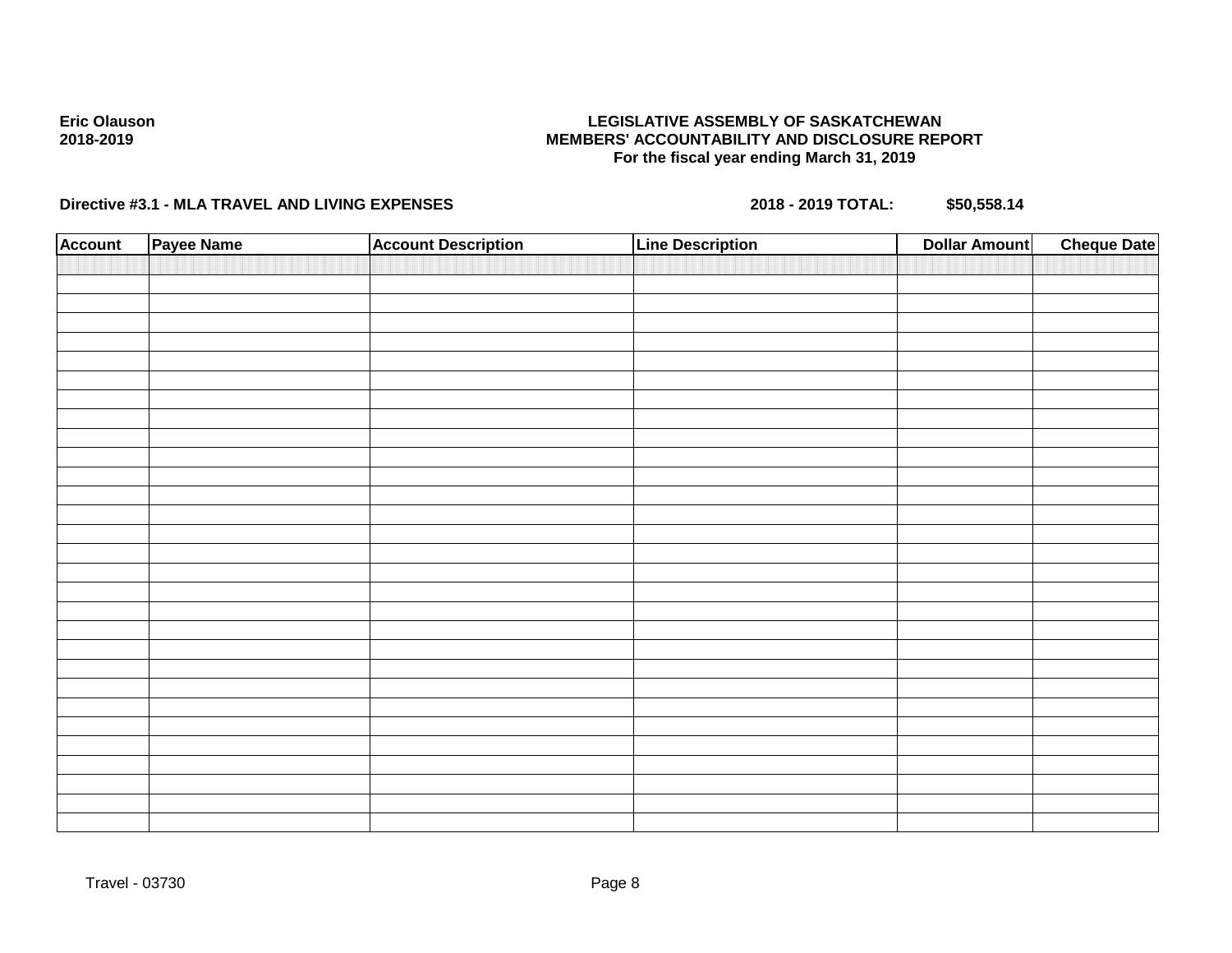## **LEGISLATIVE ASSEMBLY OF SASKATCHEWAN MEMBERS' ACCOUNTABILITY AND DISCLOSURE REPORT For the fiscal year ending March 31, 2019**

| <b>Account</b> | Payee Name | <b>Account Description</b> | <b>Line Description</b> | <b>Dollar Amount</b> | <b>Cheque Date</b> |
|----------------|------------|----------------------------|-------------------------|----------------------|--------------------|
|                |            |                            |                         |                      |                    |
|                |            |                            |                         |                      |                    |
|                |            |                            |                         |                      |                    |
|                |            |                            |                         |                      |                    |
|                |            |                            |                         |                      |                    |
|                |            |                            |                         |                      |                    |
|                |            |                            |                         |                      |                    |
|                |            |                            |                         |                      |                    |
|                |            |                            |                         |                      |                    |
|                |            |                            |                         |                      |                    |
|                |            |                            |                         |                      |                    |
|                |            |                            |                         |                      |                    |
|                |            |                            |                         |                      |                    |
|                |            |                            |                         |                      |                    |
|                |            |                            |                         |                      |                    |
|                |            |                            |                         |                      |                    |
|                |            |                            |                         |                      |                    |
|                |            |                            |                         |                      |                    |
|                |            |                            |                         |                      |                    |
|                |            |                            |                         |                      |                    |
|                |            |                            |                         |                      |                    |
|                |            |                            |                         |                      |                    |
|                |            |                            |                         |                      |                    |
|                |            |                            |                         |                      |                    |
|                |            |                            |                         |                      |                    |
|                |            |                            |                         |                      |                    |
|                |            |                            |                         |                      |                    |
|                |            |                            |                         |                      |                    |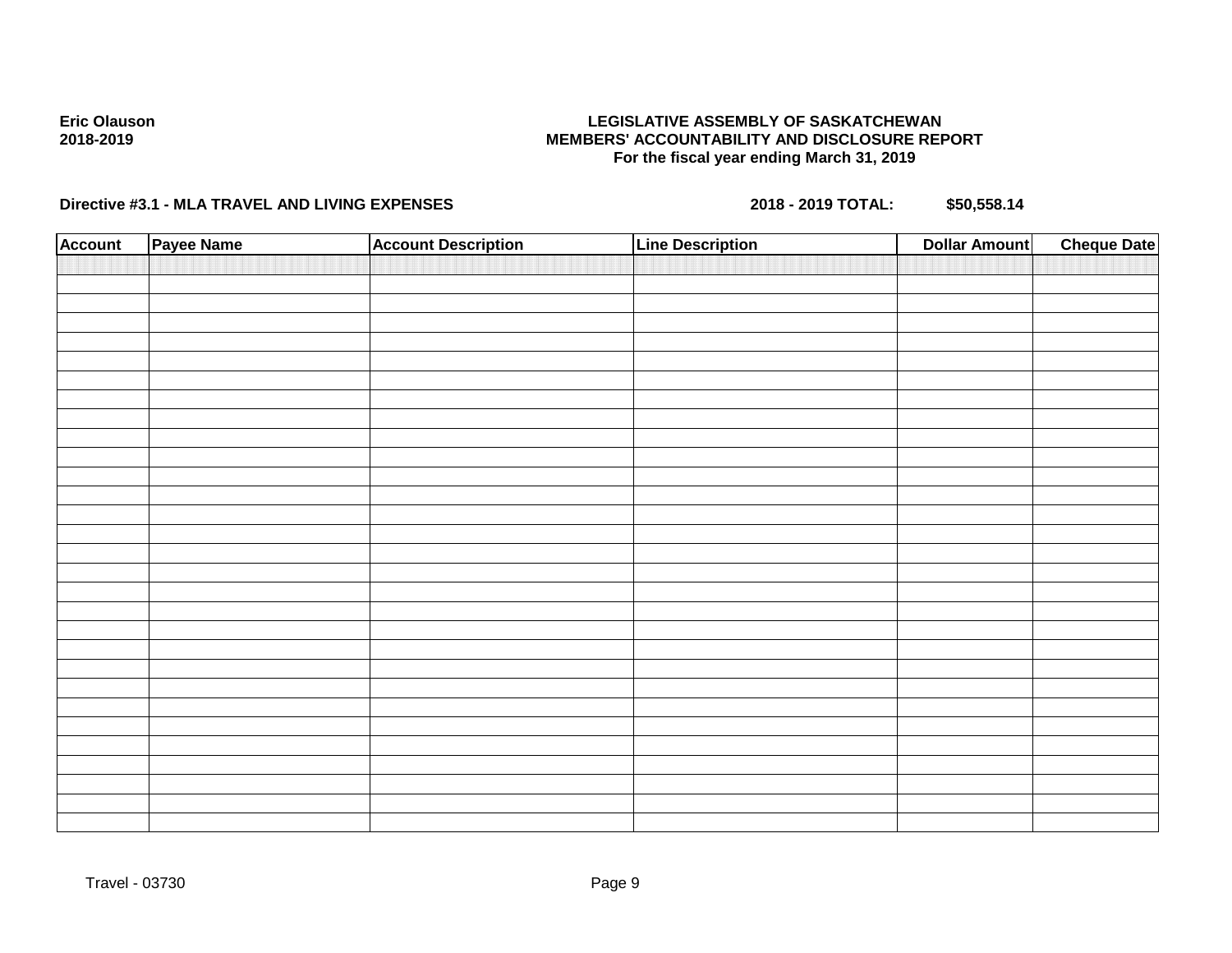## **LEGISLATIVE ASSEMBLY OF SASKATCHEWAN MEMBERS' ACCOUNTABILITY AND DISCLOSURE REPORT For the fiscal year ending March 31, 2019**

| <b>Account</b> | <b>Payee Name</b> | <b>Account Description</b> | <b>Line Description</b> | <b>Cheque Date</b><br><b>Dollar Amount</b> |
|----------------|-------------------|----------------------------|-------------------------|--------------------------------------------|
|                |                   |                            |                         |                                            |
|                |                   |                            |                         |                                            |
|                |                   |                            |                         |                                            |
|                |                   |                            |                         |                                            |
|                |                   |                            |                         |                                            |
|                |                   |                            |                         |                                            |
|                |                   |                            |                         |                                            |
|                |                   |                            |                         |                                            |
|                |                   |                            |                         |                                            |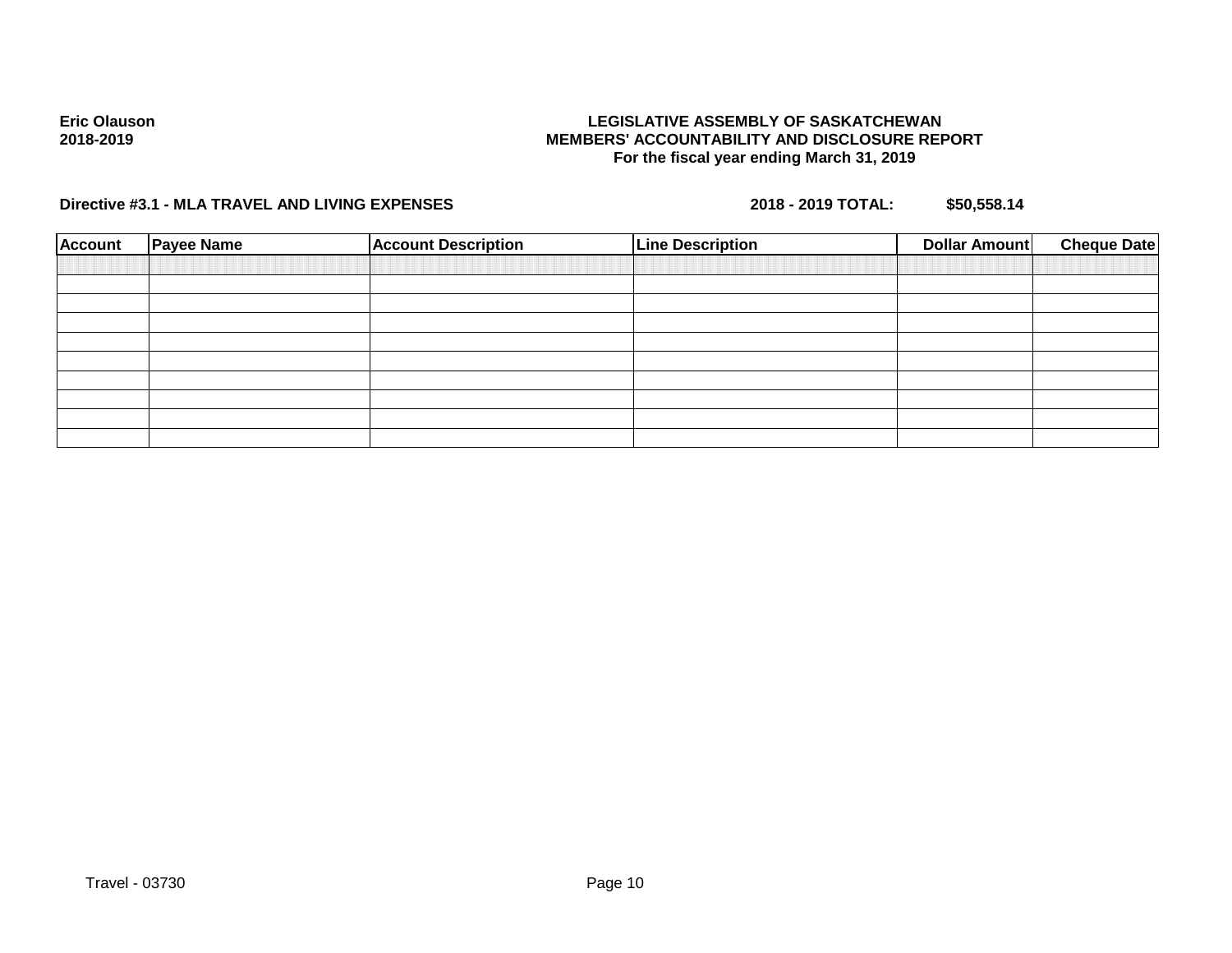## **LEGISLATIVE ASSEMBLY OF SASKATCHEWAN MEMBERS' ACCOUNTABILITY AND DISCLOSURE REPORT For the fiscal year ending March 31, 2019**

| <b>Account</b> | <b>Payee Name</b>                                   | <b>Account Description</b>                | <b>Line Description</b>            | <b>Dollar Amount</b> | <b>Cheque Date</b> |
|----------------|-----------------------------------------------------|-------------------------------------------|------------------------------------|----------------------|--------------------|
|                |                                                     |                                           |                                    |                      |                    |
| 521372         | KLATT, MICHELLE                                     | Photographer's Services                   | PHOTOGRAPHIC SERVICES              | 190.00               | 03-31-19           |
| 521372         | ULMER, CHANDA                                       | Photographer's Services                   | PHOTOGRAPHIC SERVICES              | 250.00               | 10-08-18           |
| 522000         | <b>ENZOGROUP REALTY CORP.</b>                       | Rent of Ground, Buildings and Other Space | APRIL 2018 MLA OFFICE RENT         | 2,276.00             | $04 - 01 - 18$     |
| 522000         | <b>ENZOGROUP REALTY CORP.</b>                       | Rent of Ground, Buildings and Other Space | JUNE 2018 MLA OFFICE RENT          | 2,276.00             | 05-18-18           |
| 522000         | <b>ENZOGROUP REALTY CORP.</b>                       | Rent of Ground, Buildings and Other Space | <b>AUGUST 2018 MLA OFFICE RENT</b> | 2,276.00             | 07-18-18           |
| 522000         | <b>ENZOGROUP REALTY CORP.</b>                       | Rent of Ground, Buildings and Other Space | OCTOBER 2018 MLA OFFICE RENT       | 2.276.00             | 09-19-18           |
| 522000         | <b>ENZOGROUP REALTY CORP.</b>                       | Rent of Ground, Buildings and Other Space | DECEMBER 2018 MLA OFFICE RENT      | 2,276.00             | 11-16-18           |
| 522000         | <b>ENZOGROUP REALTY CORP.</b>                       | Rent of Ground, Buildings and Other Space | FEBRUARY 2019 MLA OFFICE RENT      | 2,276.00             | $01 - 15 - 19$     |
| 522200         | MINISTER OF FINANCE-MINISTRY<br>OF CENTRAL SERVICES | Rent of Photocopiers                      | PHOTOCOPIER SERVICE FEE 2018/19    | 50.00                | 12-01-18           |
| 522200         | <b>SUCCESS OFFICE SYSTEMS</b>                       | Rent of Photocopiers                      | COPIER RENTAL APRIL 2018           | 107.31               | $04 - 01 - 18$     |
| 522200         | <b>SUCCESS OFFICE SYSTEMS</b>                       | Rent of Photocopiers                      | <b>COPIER CHARGES</b>              | 100.02               | 05-03-18           |
| 522200         | <b>SUCCESS OFFICE SYSTEMS</b>                       | Rent of Photocopiers                      | <b>COPIER CHARGES</b>              | 96.30                | 06-01-18           |
| 522200         | <b>SUCCESS OFFICE SYSTEMS</b>                       | Rent of Photocopiers                      | <b>COPIER CHARGES</b>              | 159.70               | 07-13-18           |
| 522200         | <b>SUCCESS OFFICE SYSTEMS</b>                       | Rent of Photocopiers                      | <b>COPIER CHARGES</b>              | 88.52                | 08-01-18           |
| 522200         | <b>SUCCESS OFFICE SYSTEMS</b>                       | Rent of Photocopiers                      | <b>COPIER CHARGES</b>              | 99.29                | 09-04-18           |
| 522200         | <b>SUCCESS OFFICE SYSTEMS</b>                       | Rent of Photocopiers                      | <b>COPIER CHARGES</b>              | 98.21                | $10-01-18$         |
| 522200         | <b>SUCCESS OFFICE SYSTEMS</b>                       | Rent of Photocopiers                      | <b>COPIER CHARGES</b>              | 104.53               | $11 - 02 - 18$     |
| 522200         | <b>SUCCESS OFFICE SYSTEMS</b>                       | Rent of Photocopiers                      | <b>COPIER CHARGES</b>              | 93.60                | 12-07-18           |
| 522200         | <b>SUCCESS OFFICE SYSTEMS</b>                       | Rent of Photocopiers                      | <b>COPIER CHARGES</b>              | 112.40               | $01 - 02 - 19$     |
| 522200         | <b>SUCCESS OFFICE SYSTEMS</b>                       | Rent of Photocopiers                      | <b>COPIER CHARGES</b>              | 94.58                | $02 - 01 - 19$     |
| 522200         | <b>SUCCESS OFFICE SYSTEMS</b>                       | Rent of Photocopiers                      | <b>COPIER CHARGES</b>              | 95.42                | 03-01-19           |
| 522500         | <b>CHABEN-MCPHERSON AGENCIES</b><br>LTD.            | Insurance Premiums                        | <b>POLICY CHANGE</b>               | 13.25                | 02-01-19           |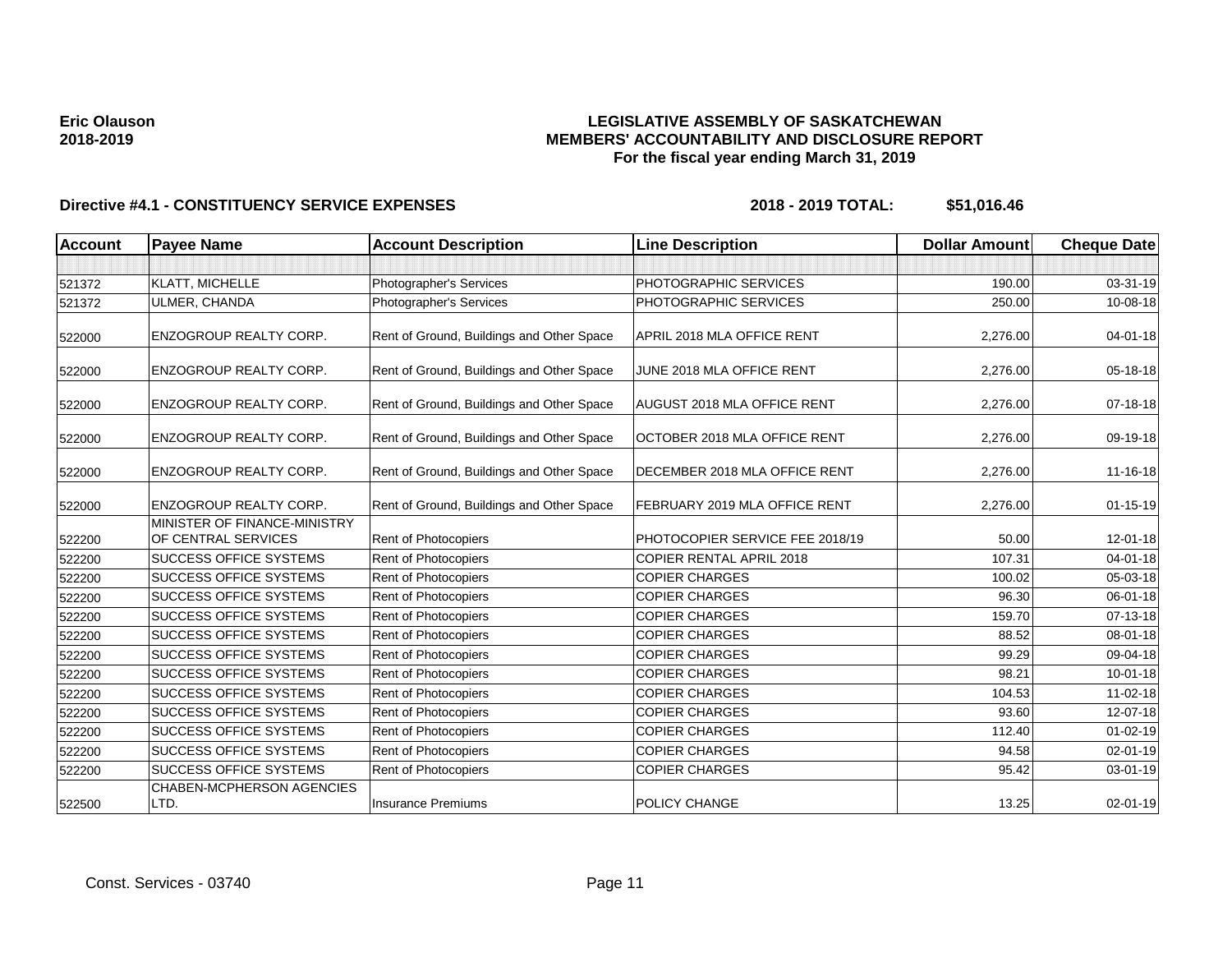## **LEGISLATIVE ASSEMBLY OF SASKATCHEWAN MEMBERS' ACCOUNTABILITY AND DISCLOSURE REPORT For the fiscal year ending March 31, 2019**

| <b>Account</b> | <b>Payee Name</b>              | <b>Account Description</b>           | <b>Line Description</b>        | <b>Dollar Amount</b> | <b>Cheque Date</b> |
|----------------|--------------------------------|--------------------------------------|--------------------------------|----------------------|--------------------|
|                |                                |                                      |                                |                      |                    |
|                | CHABEN-MCPHERSON AGENCIES      |                                      |                                |                      |                    |
| 522500         | LTD.                           | <b>Insurance Premiums</b>            | INSURANCE POLICY M2102093 2019 | 314.82               | 02-01-19           |
| 522600         | SASKATOON, CITY OF             | Utilities - Water and Sewer          | 102965310 MAY 20, 2018         | 144.81               | 06-01-18           |
| 522700         | SASKATOON, CITY OF             | Utilities - Electricity and Nat Gas  | 102965310 APRIL 20, 2018       | 174.44               | 05-01-18           |
| 522700         | SASKATOON, CITY OF             | Utilities - Electricity and Nat Gas  | 102965310 JUNE 20, 2018        | 160.93               | $07 - 01 - 18$     |
| 522700         | SASKATOON, CITY OF             | Utilities - Electricity and Nat Gas  | 102965310 JULY 20, 2018        | 186.64               | 08-01-18           |
| 522700         | <b>SASKATOON, CITY OF</b>      | Utilities - Electricity and Nat Gas  | 102965310 AUG 20, 2019         | 181.14               | 09-01-18           |
| 522700         | SASKATOON, CITY OF             | Utilities - Electricity and Nat Gas  | 102965310 SEPTEMBER 20, 2018   | 152.74               | $10 - 01 - 18$     |
| 522700         | SASKATOON, CITY OF             | Utilities - Electricity and Nat Gas  | 102965310 OCTOBER 20, 2018     | 158.52               | 10-20-18           |
| 522700         | SASKATOON, CITY OF             | Utilities - Electricity and Nat Gas  | 102965310 NOVEMBER 20, 2018    | 162.13               | 12-01-18           |
| 522700         | SASKATOON, CITY OF             | Utilities - Electricity and Nat Gas  | 102965310 DECEMBER 20, 2018    | 160.64               | $01 - 01 - 19$     |
| 522700         | SASKATOON, CITY OF             | Utilities - Electricity and Nat Gas  | 102965310 JANUARY 20, 2019     | 174.68               | 02-01-19           |
| 522700         | SASKATOON, CITY OF             | Utilities - Electricity and Nat Gas  | 102965310 FEBRUARY 20, 2019    | 185.61               | 03-01-19           |
| 522700         | SASKATOON, CITY OF             | Utilities - Electricity and Nat Gas  | 102965310 MARCH 20, 2019       | 162.69               | 03-20-19           |
| 524600         | D & M FIRE SAFETY SYSTEMS INC. | Maintenance Contracts                | FIRE EXTINGUISHER INSPECTION   | 20.00                | 12-05-18           |
| 525000         | FAST, MADELAINE                | Postal, Courier, Freight and Related | POSTAGE/MISC OFFICE SUPPLIES   | 13.21                | $10 - 01 - 18$     |
| 525000         | <b>OLAUSON, ERIC</b>           | Postal, Courier, Freight and Related | <b>REIMB: MAILING SERVICES</b> | 969.77               | 06-01-18           |
| 525000         | OLAUSON, ERIC                  | Postal, Courier, Freight and Related | <b>REIMBURSE: POSTAGE</b>      | 1,004.71             | 12-05-18           |
|                | RELAY COURIER INC.             | Postal, Courier, Freight and Related | <b>COURIER SERVICES</b>        | 21.60                | 05-01-18           |
| 525000         | RELAY COURIER INC.             | Postal, Courier, Freight and Related | <b>COURIER SERVICE</b>         | 18.50                | $01 - 01 - 19$     |
| 525000         |                                |                                      | 106215 MOUSE/POSTAGE/OFFICE    |                      |                    |
| 525000         | <b>STAPLES BUSINESS DEPOT</b>  | Postal, Courier, Freight and Related | <b>SUPPLIES</b>                | 90.10                | 06-12-18           |
| 525000         | <b>STAPLES BUSINESS DEPOT</b>  | Postal, Courier, Freight and Related | OFFICE SUPPLIES/POSTAGE        | 90.10                | $11-01-18$         |
| 525000         | <b>STAPLES BUSINESS DEPOT</b>  | Postal, Courier, Freight and Related | POSTAGE/OFFICE SUPPLIES        | 90.10                | 12-01-18           |
| 525000         | <b>STAPLES BUSINESS DEPOT</b>  | Postal, Courier, Freight and Related | 106215 POSTAGE                 | 90.10                | $01 - 01 - 19$     |
| 528000         | JACKSON, JEFF S.               | <b>Support Services</b>              | <b>TECHNICAL SERVICES</b>      | 318.00               | $05 - 11 - 18$     |
| 528000         | JACKSON, JEFF S.               | <b>Support Services</b>              | <b>TECHNICAL SERVICES</b>      | 318.00               | 06-08-18           |
| 528000         | JACKSON, JEFF S.               | <b>Support Services</b>              | <b>TECHNICAL SERVICES</b>      | 318.00               | 07-06-18           |
| 528000         | JACKSON, JEFF S.               | <b>Support Services</b>              | <b>TECHNICAL SERVICES</b>      | 318.00               | 09-01-18           |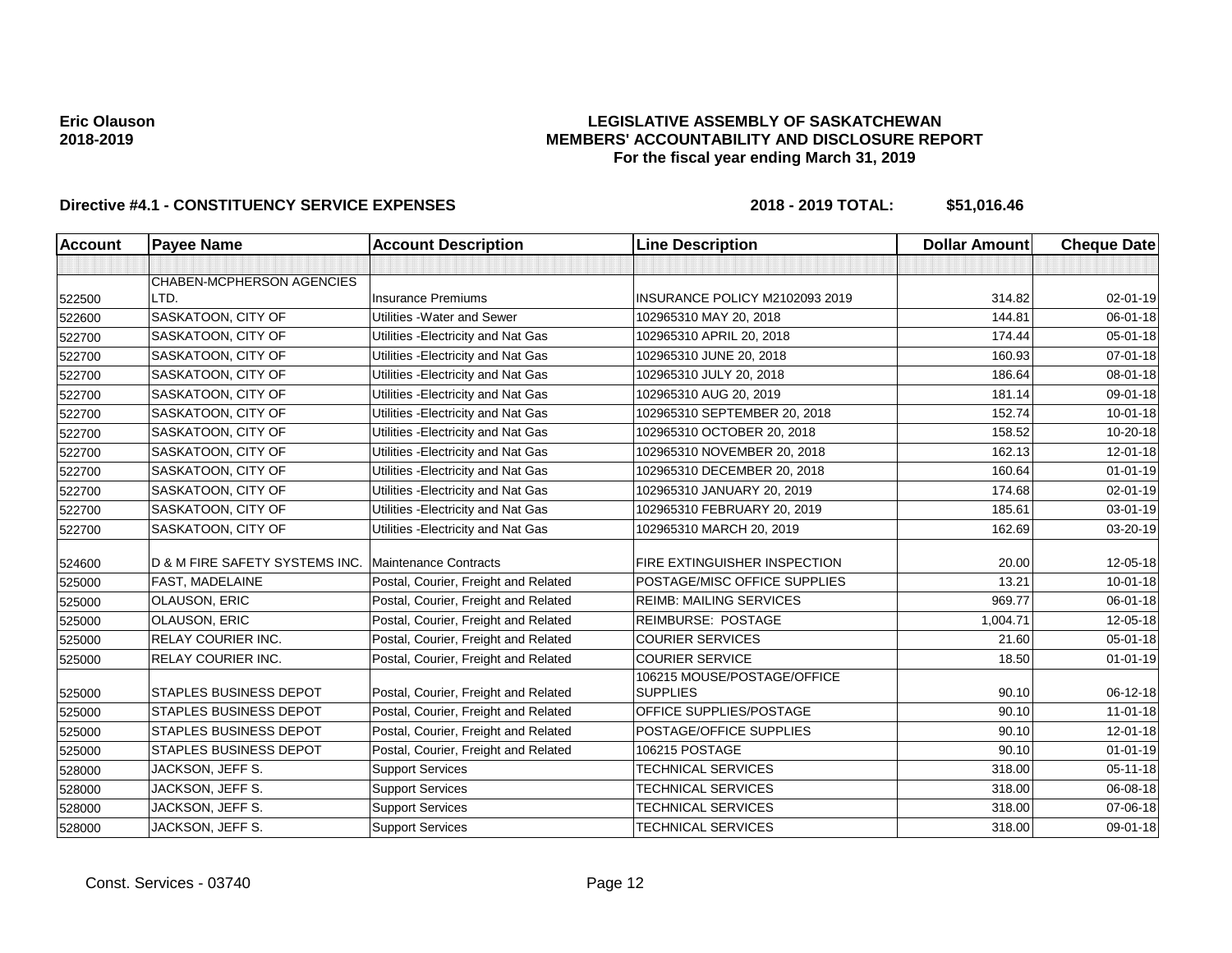## **LEGISLATIVE ASSEMBLY OF SASKATCHEWAN MEMBERS' ACCOUNTABILITY AND DISCLOSURE REPORT For the fiscal year ending March 31, 2019**

| <b>Account</b> | <b>Payee Name</b>                                                  | <b>Account Description</b>            | <b>Line Description</b>                       | <b>Dollar Amount</b> | <b>Cheque Date</b> |
|----------------|--------------------------------------------------------------------|---------------------------------------|-----------------------------------------------|----------------------|--------------------|
|                |                                                                    |                                       |                                               |                      |                    |
| 528000         | JACKSON, JEFF S.                                                   | <b>Support Services</b>               | <b>TECHNICAL SERVICES</b>                     | 318.00               | 10-05-18           |
| 528000         | JACKSON, JEFF S.                                                   | <b>Support Services</b>               | TECHNICAL SERVICES                            | 318.00               | 12-01-18           |
| 528000         | JACKSON, JEFF S.                                                   | <b>Support Services</b>               | TECHNICAL SERVICES                            | 318.00               | 12-07-18           |
| 528000         | JACKSON, JEFF S.                                                   | <b>Support Services</b>               | TECHNICAL SERVICES                            | 212.00               | 02-01-19           |
| 528000         | JACKSON, JEFF S.                                                   | <b>Support Services</b>               | TECHNICAL SERVICES                            | 212.00               | 02-01-19           |
| 528000         | JACKSON, JEFF S.                                                   | <b>Support Services</b>               | TECHNICAL SERVICES                            | $-106.00$            | 02-01-19           |
| 528000         | JACKSON, JEFF S.                                                   | <b>Support Services</b>               | <b>TECHNICAL SERVICES</b>                     | $-106.00$            | $02 - 01 - 19$     |
| 528000         | JACKSON, JEFF S.                                                   | <b>Support Services</b>               | <b>TECHNICAL SERVICES</b>                     | $-106.00$            | 02-01-19           |
| 528000         | JACKSON, JEFF S.                                                   | <b>Support Services</b>               | <b>TECHNICAL SERVICES</b>                     | $-6.00$              | 02-01-19           |
| 528000         | JACKSON, JEFF S.                                                   | <b>Support Services</b>               | <b>TECHNICAL SERVICES</b>                     | $-106.00$            | 02-01-19           |
| 528000         | JACKSON, JEFF S.                                                   | <b>Support Services</b>               | <b>TECHNICAL SERVICES</b>                     | $-106.00$            | $02 - 01 - 19$     |
| 528000         | JACKSON, JEFF S.                                                   | <b>Support Services</b>               | <b>TECHNICAL SERVICES</b>                     | $-106.00$            | 02-01-19           |
| 528000         | JACKSON, JEFF S.                                                   | <b>Support Services</b>               | TECHNICAL SERVICES                            | $-100.00$            | 02-01-19           |
| 528000         | JACKSON, JEFF S.                                                   | <b>Support Services</b>               | TECHNICAL SERVICES                            | 212.00               | 02-01-19           |
| 528000         | JACKSON, JEFF S.                                                   | <b>Support Services</b>               | TECHNICAL SERVICES                            | 212.00               | 02-14-19           |
|                | <b>COLLEGE PARK BH</b>                                             |                                       |                                               |                      |                    |
| 529000         | <b>CONFECTIONARY</b>                                               | <b>General Contractual Services</b>   | <b>GARBAGE DISPOSAL</b>                       | 100.00               | $04 - 01 - 18$     |
|                | <b>COLLEGE PARK BH</b>                                             |                                       |                                               |                      |                    |
| 529000         | <b>CONFECTIONARY</b>                                               | <b>General Contractual Services</b>   | <b>GARBAGE DISPOSAL</b>                       | 96.60                | 11-16-18           |
| 529000         | <b>COSMOPOLITAN INDUSTRIES LTD.</b>                                | <b>General Contractual Services</b>   | <b>RECYCLING</b>                              | 45.00                | $01 - 01 - 19$     |
|                | <b>FIVE STAR PLUMBING HEATING &amp;</b><br><b>AIR CONDITIONING</b> | <b>General Contractual Services</b>   | <b>REPAIR WORK - NO GST</b>                   | 140.26               | 05-04-18           |
| 529000         | <b>TYRONE'S DRAIN CLEANING INC.</b>                                | <b>General Contractual Services</b>   | MAINTENANCE/REPAIR                            | 69.38                | 02-01-19           |
| 529000         |                                                                    |                                       |                                               |                      |                    |
| 529000         | <b>WILDE, LORELLE</b>                                              | <b>General Contractual Services</b>   | OFFICE CLEANING-NO GST/PST APPLIES            | 132.50               | $01 - 01 - 19$     |
| 529200         | <b>OLAUSON, ERIC</b>                                               | <b>Professional Development</b>       | REIMB: UNIVERSITY TUITION/BOOK                | 2,594.00             | 09-06-18           |
| 529200         | <b>OLAUSON, ERIC</b>                                               | Professional Development              | <b>REIMB: PROFESSIONAL DEVELOPMENT</b>        | 2,154.00             | 10-05-18           |
| 529200         | OLAUSON, ERIC                                                      | Professional Development              | REIMB: PROFESSIONAL DEVELOPMENT               | 2,154.00             | 02-21-19           |
| 529201         | <b>OLAUSON, ERIC</b>                                               | <b>Tuition and Book Reimbursement</b> | REIMB: UNIVERSITY TUITION/BOOK                | 89.65                | 09-06-18           |
| 529201         | <b>OLAUSON, ERIC</b>                                               | Tuition and Book Reimbursement        | <b>REIMB: GOOGLE PLAY</b><br>STORAGE/TEXTBOOK | 76.86                | 11-16-18           |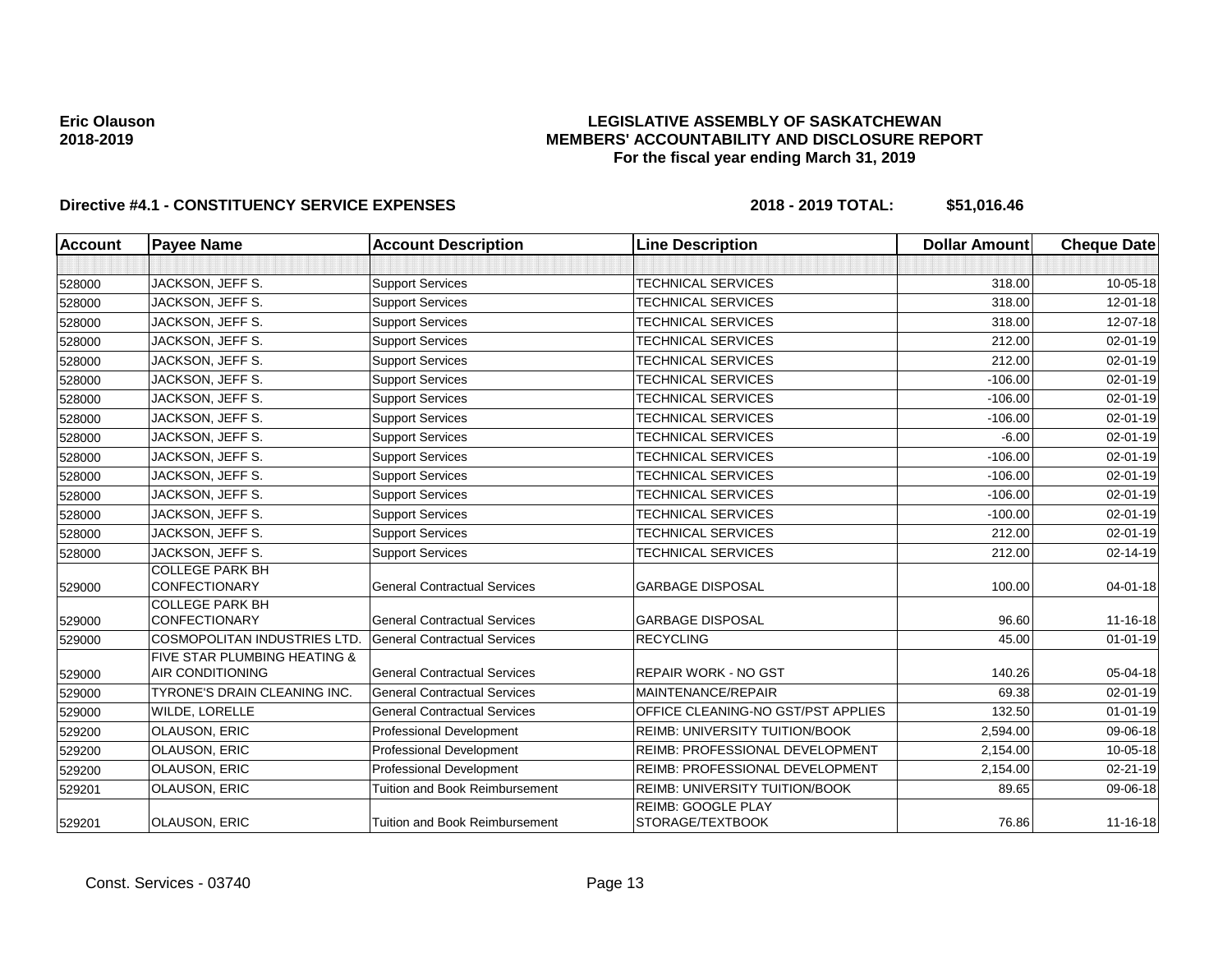## **LEGISLATIVE ASSEMBLY OF SASKATCHEWAN MEMBERS' ACCOUNTABILITY AND DISCLOSURE REPORT For the fiscal year ending March 31, 2019**

| <b>Account</b> | <b>Payee Name</b>                             | <b>Account Description</b>            | <b>Line Description</b>            | <b>Dollar Amount</b> | <b>Cheque Date</b> |
|----------------|-----------------------------------------------|---------------------------------------|------------------------------------|----------------------|--------------------|
|                |                                               |                                       |                                    |                      |                    |
| 529201         | OLAUSON, ERIC                                 | <b>Tuition and Book Reimbursement</b> | <b>REIMB: ICLOUD STORAGE/BOOKS</b> | 137.22               | 03-08-19           |
|                |                                               |                                       | AD HOC CONSULTING - BRAND          |                      |                    |
| 530300         | MARU GROUP CANADA INC.                        | Primary Research/Focus group          | <b>HEALTH/TRACKING U&amp;A</b>     | 632.98               | 08-01-18           |
|                |                                               |                                       | AD HOC CONSULTING-BRAND            |                      |                    |
| 530300         | <b>MARU GROUP CANADA INC.</b>                 | Primary Research/Focus group          | HEALTH/TRACKING/U&A                | 632.98               | $10 - 01 - 18$     |
| 530300         | <b>MARU GROUP CANADA INC.</b>                 | Primary Research/Focus group          | <b>GROUP AD HOC CONSULTING</b>     | 632.98               | $11-01-18$         |
| 530300         | MARU GROUP CANADA INC.                        | Primary Research/Focus group          | <b>GROUP AD AD CONSULTING</b>      | 632.98               | 12-01-18           |
| 530500         | <b>BELL MEDIA INC.</b>                        | Media Placement                       | <b>ADVERTISING - NO GST</b>        | 125.00               | 07-24-18           |
| 530500         | <b>CHABAD OF SASKATOON</b>                    | Media Placement                       | <b>ADVERTISING</b>                 | 77.77                | 10-01-18           |
|                | <b>COLLEGE PARK RECREATION</b>                |                                       |                                    |                      |                    |
| 530500         | <b>ASSOCIATION</b>                            | Media Placement                       | <b>ADVERTISING</b>                 | 50.00                | 09-06-18           |
|                | <b>COLLEGE PARK RECREATION</b>                |                                       |                                    |                      |                    |
| 530500         | <b>ASSOCIATION</b>                            | Media Placement                       | <b>ADVERTISING</b>                 | 50.00                | $01 - 01 - 19$     |
| 530500         | <b>CREATIVE FIRE</b>                          | Media Placement                       | <b>ADVERTISING</b>                 | 1.061.20             | 08-17-18           |
| 530500         | <b>CREATIVE FIRE</b>                          | Media Placement                       | <b>ADVERTISING</b>                 | 2,316.03             | 12-01-18           |
|                | <b>CREATIVE OUTDOOR</b>                       |                                       |                                    |                      |                    |
| 530500         | <b>ADVERTISING</b>                            | Media Placement                       | <b>ADVERTISING</b>                 | 270.00               | 04-01-18           |
|                | <b>CREATIVE OUTDOOR</b>                       |                                       |                                    |                      |                    |
| 530500         | <b>ADVERTISING</b>                            | Media Placement                       | <b>ADVERTISING</b>                 | 270.00               | 05-01-18           |
|                | <b>CREATIVE OUTDOOR</b>                       |                                       |                                    |                      |                    |
| 530500         | <b>ADVERTISING</b>                            | Media Placement                       | <b>ADVERTISING</b>                 | 270.00               | 06-01-18           |
|                | <b>CREATIVE OUTDOOR</b><br><b>ADVERTISING</b> | Media Placement                       | <b>ADVERTISING - NO GST</b>        | 131.00               | 06-22-18           |
| 530500         | <b>CREATIVE OUTDOOR</b>                       |                                       |                                    |                      |                    |
| 530500         | <b>ADVERTISING</b>                            | Media Placement                       | <b>ADVERTISING</b>                 | 131.00               | 07-01-18           |
|                | <b>CREATIVE OUTDOOR</b>                       |                                       |                                    |                      |                    |
| 530500         | <b>ADVERTISING</b>                            | Media Placement                       | <b>ADVERTISING</b>                 | 270.00               | 07-01-18           |
|                | <b>CREATIVE OUTDOOR</b>                       |                                       |                                    |                      |                    |
| 530500         | <b>ADVERTISING</b>                            | Media Placement                       | <b>ADVERTISING</b>                 | 270.00               | 08-01-18           |
|                | <b>CREATIVE OUTDOOR</b>                       |                                       |                                    |                      |                    |
| 530500         | <b>ADVERTISING</b>                            | Media Placement                       | <b>ADVERTISING</b>                 | 270.00               | $08-15-18$         |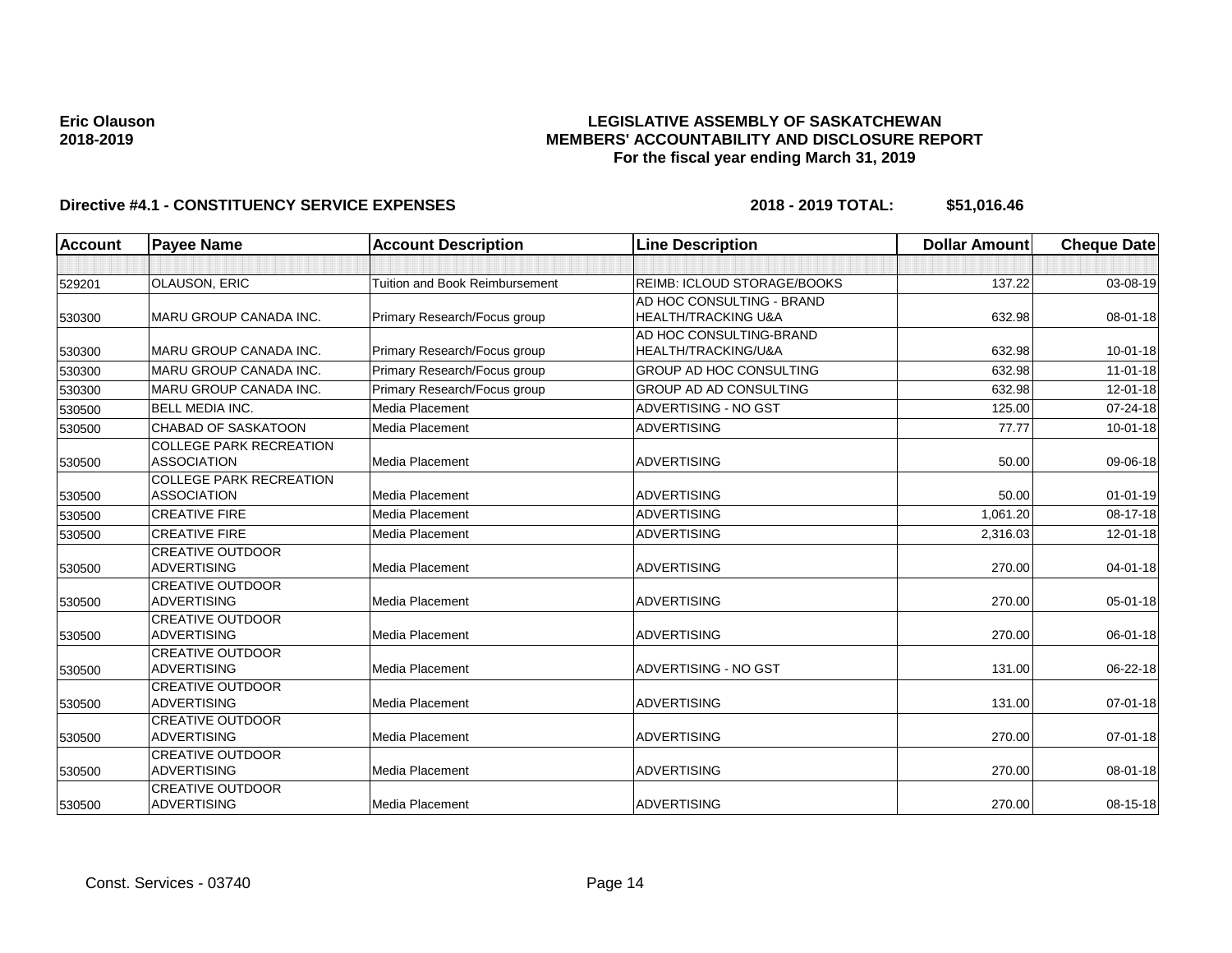## **LEGISLATIVE ASSEMBLY OF SASKATCHEWAN MEMBERS' ACCOUNTABILITY AND DISCLOSURE REPORT For the fiscal year ending March 31, 2019**

| <b>Account</b> | <b>Payee Name</b>                  | <b>Account Description</b> | <b>Line Description</b>     | <b>Dollar Amount</b> | <b>Cheque Date</b> |
|----------------|------------------------------------|----------------------------|-----------------------------|----------------------|--------------------|
|                |                                    |                            |                             |                      |                    |
|                | <b>CREATIVE OUTDOOR</b>            |                            |                             |                      |                    |
| 530500         | <b>ADVERTISING</b>                 | Media Placement            | <b>ADVERTISING - NO PST</b> | 131.00               | $10 - 01 - 18$     |
|                | <b>CREATIVE OUTDOOR</b>            |                            |                             |                      |                    |
| 530500         | ADVERTISING                        | Media Placement            | <b>ADVERTISING</b>          | 270.00               | $10 - 01 - 18$     |
|                | <b>CREATIVE OUTDOOR</b>            |                            |                             |                      |                    |
| 530500         | <b>ADVERTISING</b>                 | Media Placement            | <b>ADVERTISING CREDIT</b>   | $-67.50$             | $10 - 11 - 18$     |
|                | <b>CREATIVE OUTDOOR</b>            |                            |                             |                      |                    |
| 530500         | <b>ADVERTISING</b>                 | Media Placement            | <b>ADVERTISING</b>          | 270.00               | $10-15-18$         |
|                | <b>CREATIVE OUTDOOR</b>            |                            |                             |                      |                    |
| 530500         | <b>ADVERTISING</b>                 | Media Placement            | <b>ADVERTISING - NO PST</b> | 131.00               | $10-15-18$         |
|                | <b>CREATIVE OUTDOOR</b>            |                            |                             |                      |                    |
| 530500         | <b>ADVERTISING</b>                 | Media Placement            | ADVERTISING - NO GST        | 131.00               | $12 - 01 - 18$     |
|                | <b>CREATIVE OUTDOOR</b>            |                            |                             |                      |                    |
| 530500         | ADVERTISING                        | Media Placement            | <b>ADVERTISING</b>          | 270.00               | $12 - 01 - 18$     |
|                | <b>CREATIVE OUTDOOR</b>            |                            |                             |                      |                    |
| 530500         | <b>ADVERTISING</b>                 | Media Placement            | <b>ADVERTISING</b>          | 131.00               | $12 - 01 - 18$     |
|                | <b>CREATIVE OUTDOOR</b>            |                            |                             |                      |                    |
| 530500         | ADVERTISING                        | Media Placement            | <b>ADVERTISING</b>          | 131.00               | $01 - 01 - 19$     |
|                | <b>CREATIVE OUTDOOR</b>            |                            |                             |                      |                    |
| 530500         | <b>ADVERTISING</b>                 | <b>Media Placement</b>     | <b>ADVERTISING</b>          | 270.00               | $01 - 01 - 19$     |
|                | <b>CREATIVE OUTDOOR</b>            |                            |                             |                      |                    |
| 530500         | <b>ADVERTISING</b>                 | Media Placement            | <b>ADVERTISING</b>          | 270.00               | $02 - 01 - 19$     |
|                | <b>CREATIVE OUTDOOR</b>            |                            |                             |                      |                    |
| 530500         | <b>ADVERTISING</b>                 | Media Placement            | <b>ADVERTISING</b>          | 131.00               | 02-01-19           |
|                | <b>CREATIVE OUTDOOR</b>            |                            |                             |                      |                    |
| 530500         | ADVERTISING                        | Media Placement            | <b>ADVERTISING</b>          | 270.00               | $03 - 01 - 19$     |
|                | <b>CREATIVE OUTDOOR</b>            |                            |                             |                      |                    |
| 530500         | <b>ADVERTISING</b>                 | <b>Media Placement</b>     | <b>ADVERTISING</b>          | 131.00               | 03-01-19           |
|                | <b>EAST COLLEGE PARK COMMUNITY</b> |                            |                             |                      |                    |
| 530500         | <b>ASSOCIATION</b>                 | Media Placement            | <b>ADVERTISING</b>          | 50.00                | 09-19-18           |
|                | <b>GREATER SASKATOON CATHOLIC</b>  |                            |                             |                      |                    |
| 530500         | <b>SCHOOLS FOUNDATION INC.</b>     | Media Placement            | <b>ADVERTISING</b>          | 300.00               | $08 - 01 - 18$     |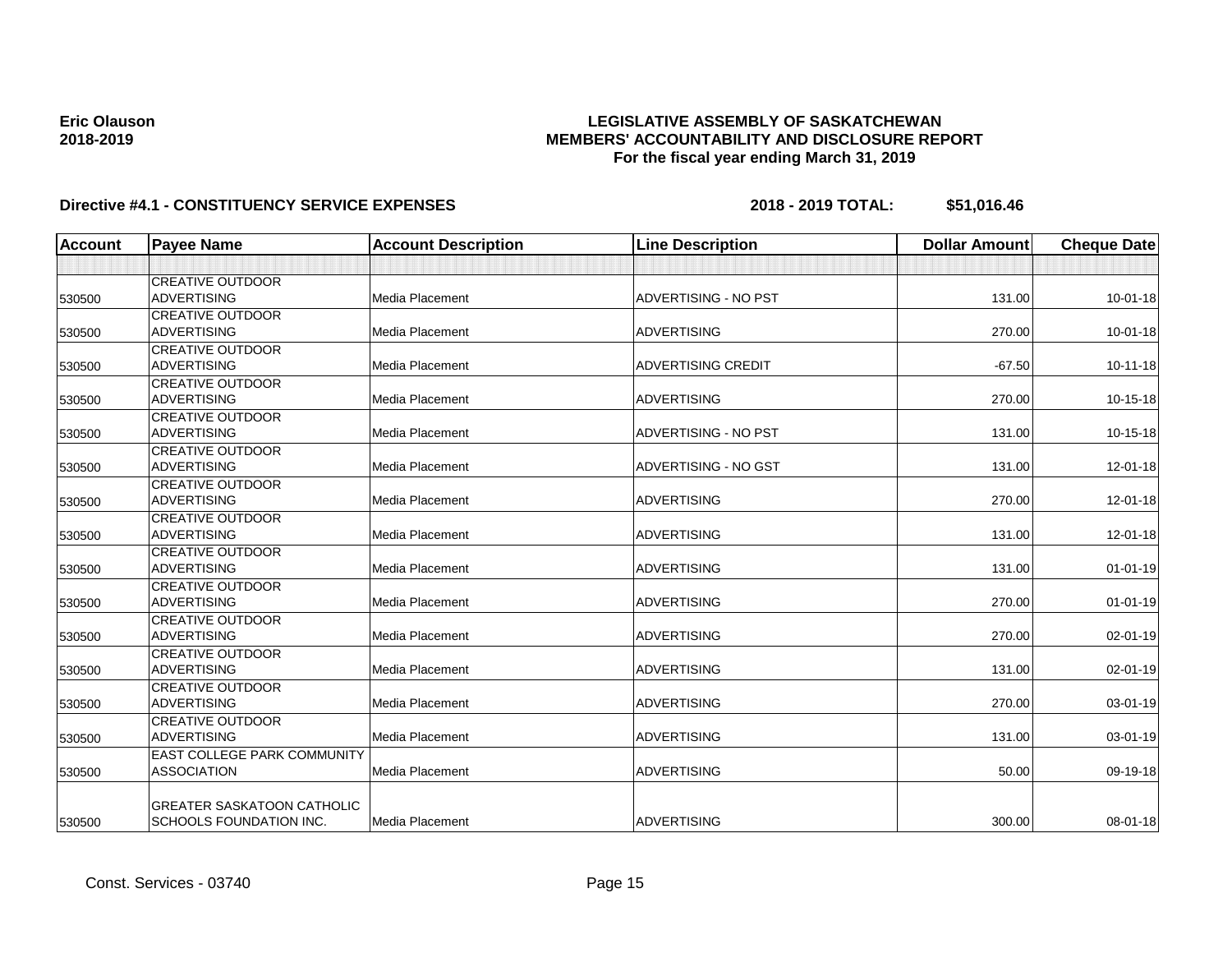## **LEGISLATIVE ASSEMBLY OF SASKATCHEWAN MEMBERS' ACCOUNTABILITY AND DISCLOSURE REPORT For the fiscal year ending March 31, 2019**

| <b>Account</b> | <b>Payee Name</b>                 | <b>Account Description</b> | <b>Line Description</b>                  | <b>Dollar Amount</b> | <b>Cheque Date</b> |
|----------------|-----------------------------------|----------------------------|------------------------------------------|----------------------|--------------------|
|                |                                   |                            |                                          |                      |                    |
|                | <b>GREYSTONE COMMUNITY</b>        |                            |                                          |                      |                    |
| 530500         | <b>ASSOCIATION</b>                | Media Placement            | <b>ADVERTISING</b>                       | 50.00                | 09-10-18           |
|                | <b>GREYSTONE COMMUNITY</b>        |                            |                                          |                      |                    |
| 530500         | <b>ASSOCIATION</b>                | Media Placement            | <b>ADVERTISING</b>                       | 50.00                | $01-09-19$         |
|                | <b>GREYSTONE COMMUNITY</b>        |                            |                                          |                      |                    |
| 530500         | <b>ASSOCIATION</b>                | Media Placement            | <b>ADVERTISING</b>                       | 50.00                | $03 - 01 - 19$     |
| 530500         | <b>MUSKEG MEDIA</b>               | <b>Media Placement</b>     | <b>ADVERTISING</b>                       | 899.00               | $06 - 01 - 18$     |
|                | NORTH SASKATOON BUSINESS          |                            |                                          |                      |                    |
| 530500         | <b>ASSOCIATION</b>                | Media Placement            | <b>ADVERTISING</b>                       | 125.00               | 06-01-18           |
| 530500         | <b>OLAUSON, ERIC</b>              | <b>Media Placement</b>     | <b>ADVERTISING</b>                       | 188.60               | 04-01-18           |
| 530500         | <b>OLAUSON, ERIC</b>              | <b>Media Placement</b>     | <b>REIMB: ICLOUD STORAGE/ADVERTISING</b> | 208.60               | 05-01-18           |
| 530500         | <b>OLAUSON, ERIC</b>              | Media Placement            | REIMB: ADVERTISING/I CLOUD STORAGE       | 198.60               | 06-01-18           |
| 530500         | <b>OLAUSON, ERIC</b>              | <b>Media Placement</b>     | <b>REIMB: ADVERTISING</b>                | 188.60               | 08-01-18           |
|                |                                   |                            | <b>REIMB: ADVERTISING/ICLOUD</b>         |                      |                    |
| 530500         | <b>OLAUSON, ERIC</b>              | Media Placement            | STORAGE/PHONE CASE                       | 188.60               | 08-10-18           |
| 530500         | <b>OLAUSON, ERIC</b>              | Media Placement            | <b>REIMBURSE - ADVERTISING</b>           | 198.84               | 09-19-18           |
| 530500         | <b>OLAUSON, ERIC</b>              | Media Placement            | <b>REIMB: STORAGE PLAN/ADVERTISING</b>   | 198.33               | $11-01-18$         |
| 530500         | <b>OLAUSON, ERIC</b>              | Media Placement            | REIMB: ADVERTISING/ICLOUD STORAGE        | 188.60               | $12 - 01 - 18$     |
| 530500         | <b>OLAUSON, ERIC</b>              | Media Placement            | <b>REIMB: SOFTWARE/ADVERTISING</b>       | 188.60               | $01 - 11 - 19$     |
| 530500         | <b>OLAUSON, ERIC</b>              | Media Placement            | <b>REIMB: ADVERTISING</b>                | 188.60               | $02 - 01 - 19$     |
| 530500         | <b>OLAUSON, ERIC</b>              | Media Placement            | <b>REIMB: ADVERTISING/ICLOUD STORAGE</b> | 188.60               | $02 - 01 - 19$     |
| 530500         | <b>SASKATOON CHILDREN'S CHOIR</b> | <b>Media Placement</b>     | <b>ADVERTISING</b>                       | 40.00                | 12-01-18           |
|                | <b>SASKATOON EXPRESS</b>          |                            |                                          |                      |                    |
| 530500         | <b>NEWSPAPER</b>                  | Media Placement            | <b>ADVERTISING</b>                       | 44.16                | $07 - 01 - 18$     |
| 530500         | <b>SHEAF PUBLISHING SOCIETY</b>   | Media Placement            | <b>ADVERTISING</b>                       | 445.00               | 09-01-18           |
| 530500         | ST. ANDREW'S COLLEGE              | Media Placement            | <b>ADVERTISING</b>                       | 75.00                | 04-17-18           |
| 530500         | TEAM NAOMI GET WELL NOW           | <b>Media Placement</b>     | <b>ADVERTISING</b>                       | 250.00               | 06-07-18           |
| 530500         | TEAM NAOMI GET WELL NOW           | Media Placement            | <b>ADVERTISING</b>                       | 1,000.00             | 09-03-18           |
|                | <b>VARSITY VIEW COMMUNITY</b>     |                            |                                          |                      |                    |
| 530500         | <b>ASSOCIATION</b>                | Media Placement            | <b>ADVERTISING</b>                       | 75.00                | 08-01-18           |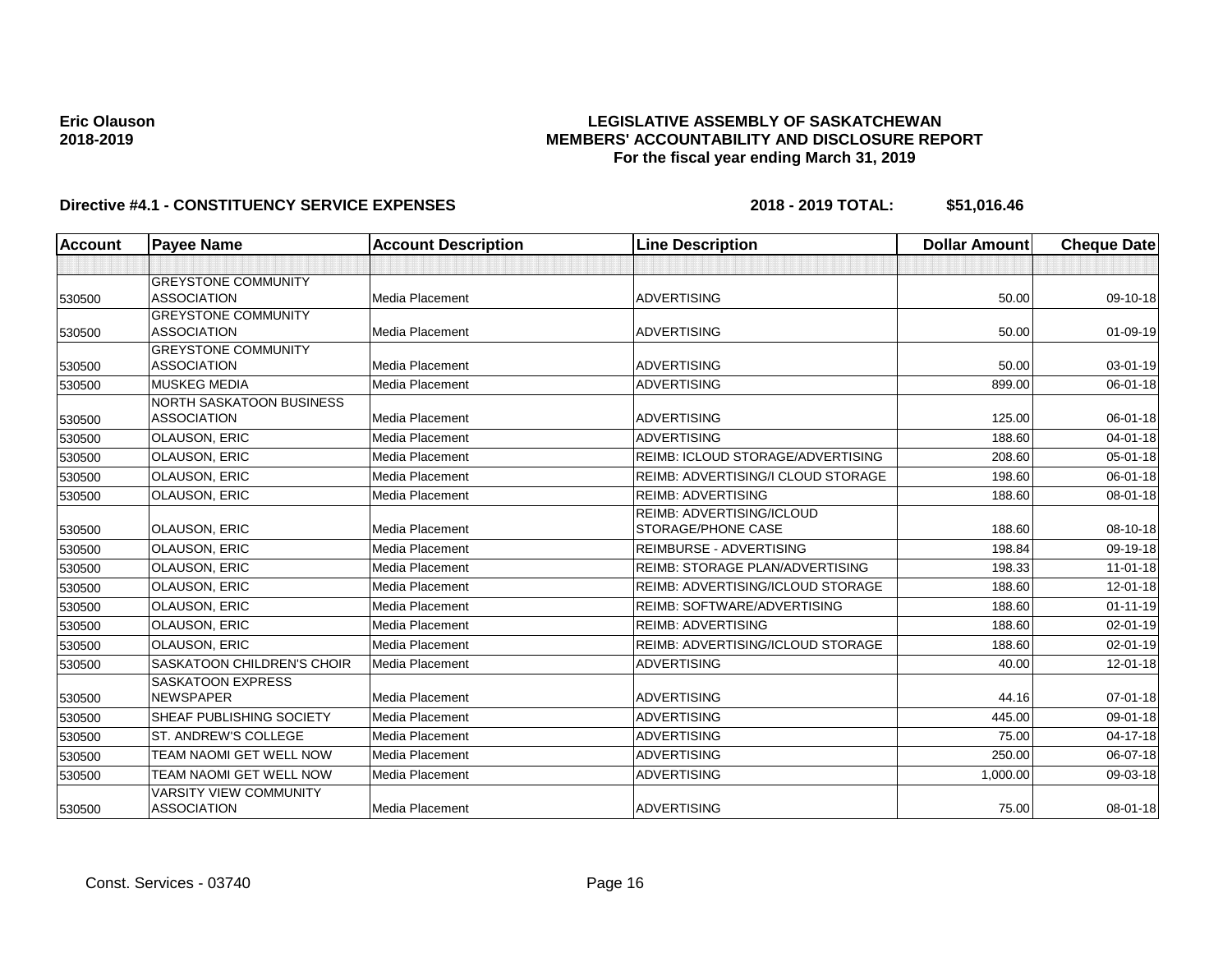## **LEGISLATIVE ASSEMBLY OF SASKATCHEWAN MEMBERS' ACCOUNTABILITY AND DISCLOSURE REPORT For the fiscal year ending March 31, 2019**

| Account | <b>Payee Name</b>                                 | <b>Account Description</b>         | <b>Line Description</b>            | <b>Dollar Amount</b> | <b>Cheque Date</b> |
|---------|---------------------------------------------------|------------------------------------|------------------------------------|----------------------|--------------------|
|         |                                                   |                                    |                                    |                      |                    |
|         | <b>VARSITY VIEW COMMUNITY</b>                     |                                    |                                    |                      |                    |
| 530500  | <b>ASSOCIATION</b>                                | Media Placement                    | <b>ADVERTISING</b>                 | 75.00                | $12 - 01 - 18$     |
|         | <b>VARSITY VIEW COMMUNITY</b>                     |                                    |                                    |                      |                    |
| 530500  | <b>ASSOCIATION</b>                                | Media Placement                    | <b>ADVERTISING</b>                 | 75.00                | 03-01-19           |
|         | <b>SASKATOON FASTPRINT LIMITED</b>                |                                    |                                    |                      |                    |
| 530800  | PARTNERSHIP                                       | Publications                       | POSTCARD NEWSLETTERS               | 1,395.80             | 06-12-18           |
|         | SASKATOON FASTPRINT LIMITED<br><b>PARTNERSHIP</b> | Publications                       | POSTCARD NEWSLETTERS               | 217.42               | 11-23-18           |
| 530800  |                                                   | <b>Promotional Items</b>           |                                    | 125.21               | $04 - 17 - 18$     |
| 530900  | <b>FAST, MADELAINE</b>                            |                                    | <b>REIMB: SASKATCHEWAN FLAGS</b>   |                      |                    |
| 530900  | <b>OLAUSON, ERIC</b>                              | <b>Promotional Items</b>           | <b>REIMB: PROMOTIONAL ITEMS</b>    | 26.62                | 03-15-19           |
| 530900  | <b>OLAUSON, ERIC</b>                              | <b>Promotional Items</b>           | <b>REIMB: PROMOTIONAL ITEMS</b>    | 13.30                | 03-16-19           |
|         | <b>SASKATOON FASTPRINT LIMITED</b>                |                                    |                                    |                      |                    |
| 530900  | PARTNERSHIP                                       | <b>Promotional Items</b>           | <b>CHRISTMAS CARDS</b>             | 1.411.46             | $12 - 01 - 18$     |
| 530900  | SASKATOON POPPY CAMPAIGN                          | <b>Promotional Items</b>           | <b>WREATH</b>                      | 75.00                | 09-11-18           |
| 542000  | <b>FAST, MADELAINE</b>                            | Travel                             | C.A. TRAVEL MAY 16, 2018           | 20.18                | 05-16-18           |
| 542000  | <b>FAST, MADELAINE</b>                            | Travel                             | C.A. TRAVEL AUGUST 8 - 10, 2018    | 19.51                | 08-10-18           |
|         |                                                   |                                    | C.A. TRAVEL NOVEMBER 22 - DECEMBER |                      |                    |
| 542000  | <b>FAST. MADELAINE</b>                            | Travel                             | 6, 2018                            | 16.33                | 12-07-18           |
| 555000  | <b>FAST, MADELAINE</b>                            | Other Material and Supplies        | <b>COMPUTER CARD</b>               | 17.78                | 08-10-18           |
| 555000  | <b>FAST, MADELAINE</b>                            | Other Material and Supplies        | <b>MISC OFFICE SUPPLIES</b>        | 38.99                | 08-24-18           |
| 555000  | <b>FAST, MADELAINE</b>                            | Other Material and Supplies        | POSTAGE/MISC OFFICE SUPPLIES       | 17.56                | $10 - 01 - 18$     |
| 555000  | <b>FAST, MADELAINE</b>                            | Other Material and Supplies        | <b>MISC OFFICE SUPPLIES</b>        | 25.27                | $11 - 16 - 18$     |
| 555000  | <b>FAST, MADELAINE</b>                            | Other Material and Supplies        | <b>MISC &amp; OFFICE SUPPLIES</b>  | 64.81                | 12-07-18           |
|         |                                                   |                                    | <b>REIMB: ADVERTISING/ICLOUD</b>   |                      |                    |
| 555000  | <b>OLAUSON, ERIC</b>                              | <b>Other Material and Supplies</b> | <b>STORAGE/PHONE CASE</b>          | 29.96                | 08-10-18           |
| 555000  | <b>OLAUSON, ERIC</b>                              | <b>Other Material and Supplies</b> | <b>REIMB: OFFICE SUPPLIES</b>      | 1.43                 | 03-24-19           |
| 555000  | <b>OLAUSON, ERIC</b>                              | Other Material and Supplies        | <b>REIMB: MISC OFFICE SUPPLIES</b> | 39.81                | 03-29-19           |
| 555000  | <b>STAPLES BUSINESS DEPOT</b>                     | <b>Other Material and Supplies</b> | OFFICE SUPPLIES 106215             | 54.72                | 05-01-18           |
| 555000  | <b>STAPLES BUSINESS DEPOT</b>                     | Other Material and Supplies        | 106215 OFFICE SUPPLIES             | 13.74                | $05 - 17 - 18$     |
|         |                                                   |                                    | 106215 MOUSE/POSTAGE/OFFICE        |                      |                    |
| 555000  | <b>STAPLES BUSINESS DEPOT</b>                     | <b>Other Material and Supplies</b> | <b>SUPPLIES</b>                    | 58.80                | $06-12-18$         |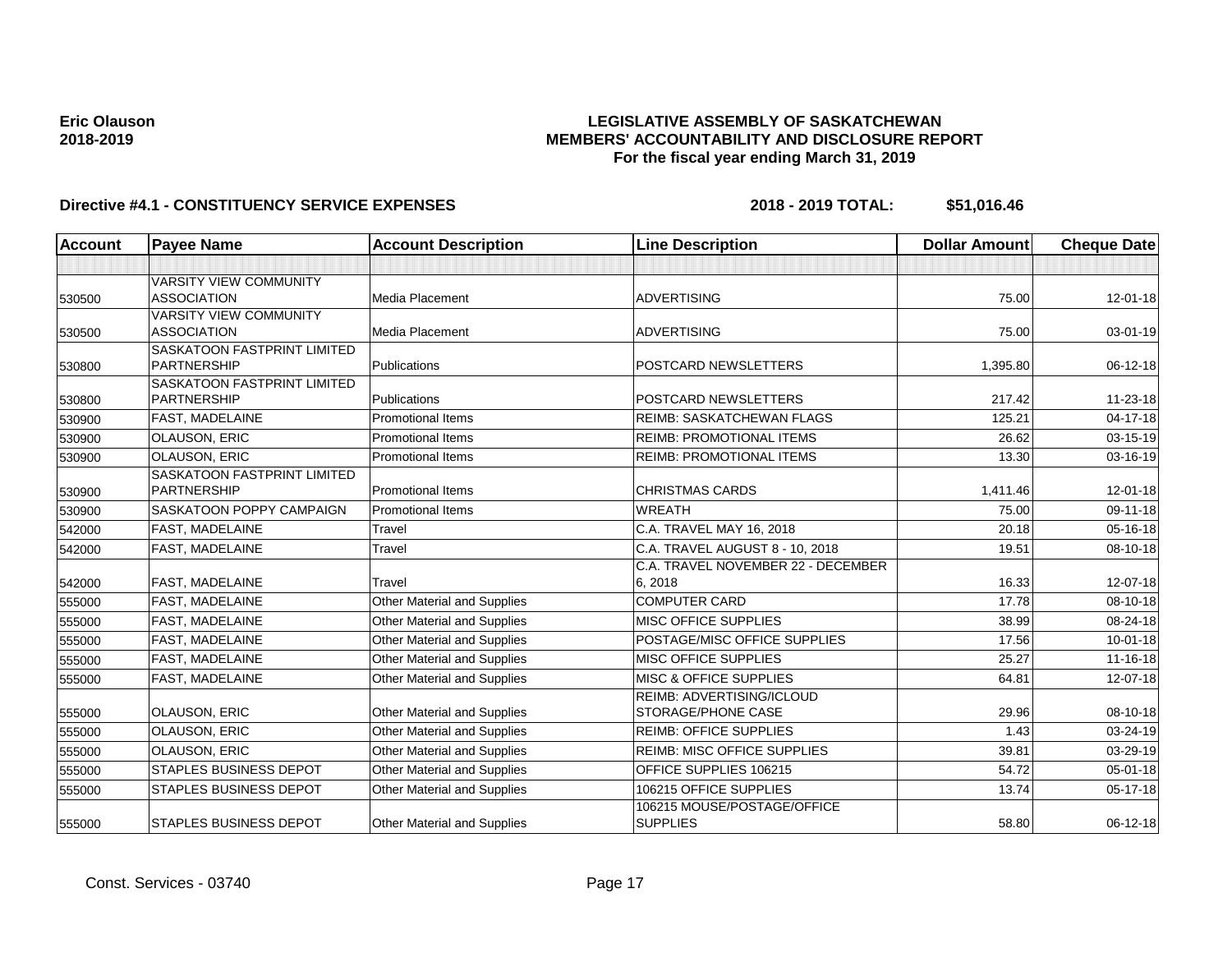## **LEGISLATIVE ASSEMBLY OF SASKATCHEWAN MEMBERS' ACCOUNTABILITY AND DISCLOSURE REPORT For the fiscal year ending March 31, 2019**

| <b>Account</b> | <b>Payee Name</b>                 | <b>Account Description</b>         | <b>Line Description</b>                         | <b>Dollar Amount</b> | <b>Cheque Date</b> |
|----------------|-----------------------------------|------------------------------------|-------------------------------------------------|----------------------|--------------------|
|                |                                   |                                    |                                                 |                      |                    |
| 555000         | <b>STAPLES BUSINESS DEPOT</b>     | Other Material and Supplies        | <b>MISC OFFICE SUPPLIES</b>                     | 61.81                | 09-01-18           |
| 555000         | <b>STAPLES BUSINESS DEPOT</b>     | <b>Other Material and Supplies</b> | OFFICE SUPPLIES                                 | 32.86                | $10 - 01 - 18$     |
| 555000         | <b>STAPLES BUSINESS DEPOT</b>     | Other Material and Supplies        | 106215 OFFICE SUPPLIES                          | 16.94                | 10-05-18           |
| 555000         | <b>STAPLES BUSINESS DEPOT</b>     | Other Material and Supplies        | 106215 OFFICE SUPPLIES/COMPUTER<br><b>MOUSE</b> | 21.18                | 10-12-18           |
| 555000         | <b>STAPLES BUSINESS DEPOT</b>     | Other Material and Supplies        | OFFICE SUPPLIES/POSTAGE                         | 62.50                | $11-01-18$         |
| 555000         | <b>STAPLES BUSINESS DEPOT</b>     | <b>Other Material and Supplies</b> | POSTAGE/OFFICE SUPPLIES                         | 25.40                | 12-01-18           |
| 555000         | WATER MATTERS DBA CULLIGAN        | <b>Other Material and Supplies</b> | COOLER RENT APR/18 (GST EXEMPT)                 | 12.67                | $04 - 01 - 18$     |
| 555000         | WATER MATTERS DBA CULLIGAN        | <b>Other Material and Supplies</b> | BOTTLED WATER - NO GST                          | 29.57                | 05-01-18           |
| 555000         | <b>WATER MATTERS DBA CULLIGAN</b> | <b>Other Material and Supplies</b> | <b>BOTTLED WATER FEE</b>                        | 1.00                 | $05 - 01 - 18$     |
| 555000         | <b>WATER MATTERS DBA CULLIGAN</b> | <b>Other Material and Supplies</b> | <b>BOTTLED WATER</b>                            | 22.07                | 06-01-18           |
| 555000         | <b>WATER MATTERS DBA CULLIGAN</b> | Other Material and Supplies        | <b>BOTTLED WATER</b>                            | 12.37                | $07 - 01 - 18$     |
| 555000         | <b>WATER MATTERS DBA CULLIGAN</b> | Other Material and Supplies        | <b>BOTTLED WATER</b>                            | 12.67                | 08-01-18           |
| 555000         | <b>WATER MATTERS DBA CULLIGAN</b> | Other Material and Supplies        | <b>BOTTLED WATER</b>                            | 12.67                | 09-01-18           |
| 555000         | WATER MATTERS DBA CULLIGAN        | <b>Other Material and Supplies</b> | <b>BOTTLED WATER</b>                            | 12.67                | $10 - 01 - 18$     |
| 555000         | WATER MATTERS DBA CULLIGAN        | <b>Other Material and Supplies</b> | <b>BOTTLED WATER</b>                            | 12.67                | $11-01-18$         |
| 555000         | <b>WATER MATTERS DBA CULLIGAN</b> | <b>Other Material and Supplies</b> | <b>BOTTLED WATER</b>                            | 29.57                | $12 - 01 - 18$     |
| 555000         | <b>WATER MATTERS DBA CULLIGAN</b> | Other Material and Supplies        | <b>BOTTLED WATER</b>                            | 12.67                | $01 - 01 - 19$     |
| 555000         | <b>WATER MATTERS DBA CULLIGAN</b> | Other Material and Supplies        | <b>BOTTLED WATER</b>                            | 12.67                | 02-01-19           |
| 555000         | WATER MATTERS DBA CULLIGAN        | <b>Other Material and Supplies</b> | <b>BOTTLED WATER</b>                            | 12.67                | 03-01-19           |
| 564300         | <b>STAPLES BUSINESS DEPOT</b>     | Computer Hardware - Exp.           | 106215 MOUSE/POSTAGE/OFFICE<br><b>SUPPLIES</b>  | 25.46                | 06-12-18           |
| 564300         | <b>STAPLES BUSINESS DEPOT</b>     | Computer Hardware - Exp.           | 106215 OFFICE SUPPLIES/COMPUTER<br><b>MOUSE</b> | 53.20                | $10-12-18$         |
| 564600         | <b>OLAUSON, ERIC</b>              | Computer Software - Exp            | <b>REIMB: DROPBOX 1TB</b>                       | 109.00               | 04-17-18           |
| 564600         | <b>OLAUSON, ERIC</b>              | Computer Software - Exp            | REIMB: ICLOUD STORAGE/ADVERTISING               | 1.43                 | 05-01-18           |
| 564600         | <b>OLAUSON, ERIC</b>              | Computer Software - Exp            | REIMB: ADVERTISING/I CLOUD STORAGE              | 130.43               | 06-01-18           |
| 564600         | <b>OLAUSON, ERIC</b>              | Computer Software - Exp            | REIMB: ADVERTISING/ICLOUD<br>STORAGE/PHONE CASE | 1.43                 | 08-10-18           |
| 564600         | <b>OLAUSON, ERIC</b>              | Computer Software - Exp            | <b>REIMB: ICLOUD STORAGE</b>                    | 1.43                 | 08-24-18           |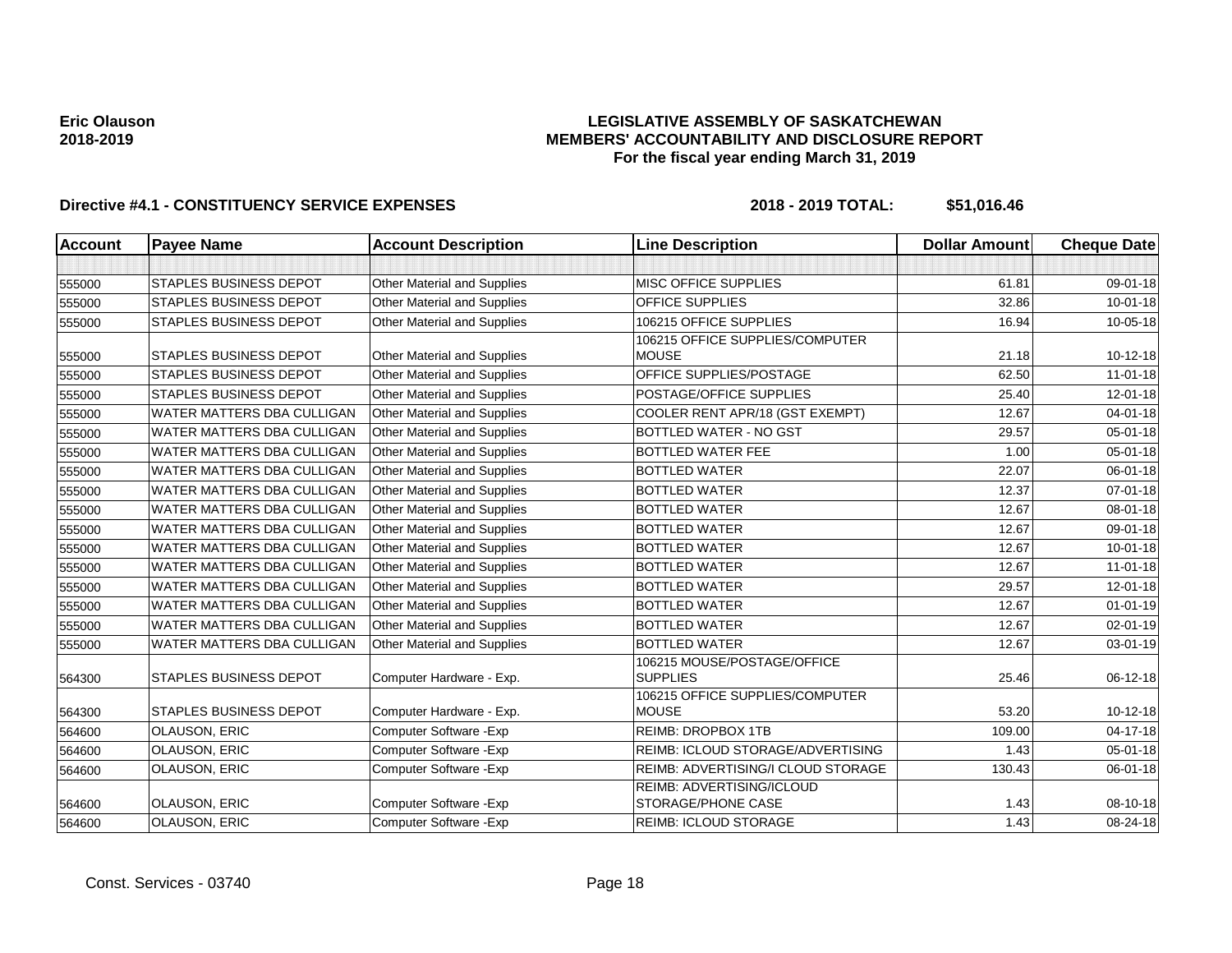## **LEGISLATIVE ASSEMBLY OF SASKATCHEWAN MEMBERS' ACCOUNTABILITY AND DISCLOSURE REPORT For the fiscal year ending March 31, 2019**

| <b>Account</b> | <b>Payee Name</b>    | <b>Account Description</b> | <b>Line Description</b>                  | Dollar Amount | <b>Cheque Date</b> |
|----------------|----------------------|----------------------------|------------------------------------------|---------------|--------------------|
|                |                      |                            |                                          |               |                    |
| 564600         | <b>OLAUSON, ERIC</b> | Computer Software - Exp    | <b>REIMB: ICLOUD STORAGE/ADVERTISING</b> | 1.43          | $11 - 01 - 18$     |
|                |                      |                            | <b>REIMB: GOOGLE PLAY</b>                |               |                    |
| 564600         | <b>OLAUSON, ERIC</b> | Computer Software - Exp    | STORAGE/TEXTBOOK                         | 27.99         | $11 - 16 - 18$     |
| 564600         | <b>OLAUSON, ERIC</b> | Computer Software - Exp    | <b>REIMB: ADVERTISING/ICLOUD STORAGE</b> | 1.43          | $12 - 01 - 18$     |
| 564600         | <b>OLAUSON, ERIC</b> | Computer Software - Exp    | <b>REIMB: SOFTWARE/ADVERTISING</b>       | 10.31         | $01 - 11 - 19$     |
| 564600         | <b>OLAUSON, ERIC</b> | Computer Software - Exp    | <b>REIMB: ADVERTISING/ICLOUD STORAGE</b> | 1.43          | 02-01-19           |
| 564600         | <b>OLAUSON, ERIC</b> | Computer Software - Exp    | <b>REIMB: ICLOUD STORAGE/BOOKS</b>       | 1.43          | 03-08-19           |
|                |                      |                            |                                          |               |                    |
|                |                      |                            |                                          |               |                    |
|                |                      |                            |                                          |               |                    |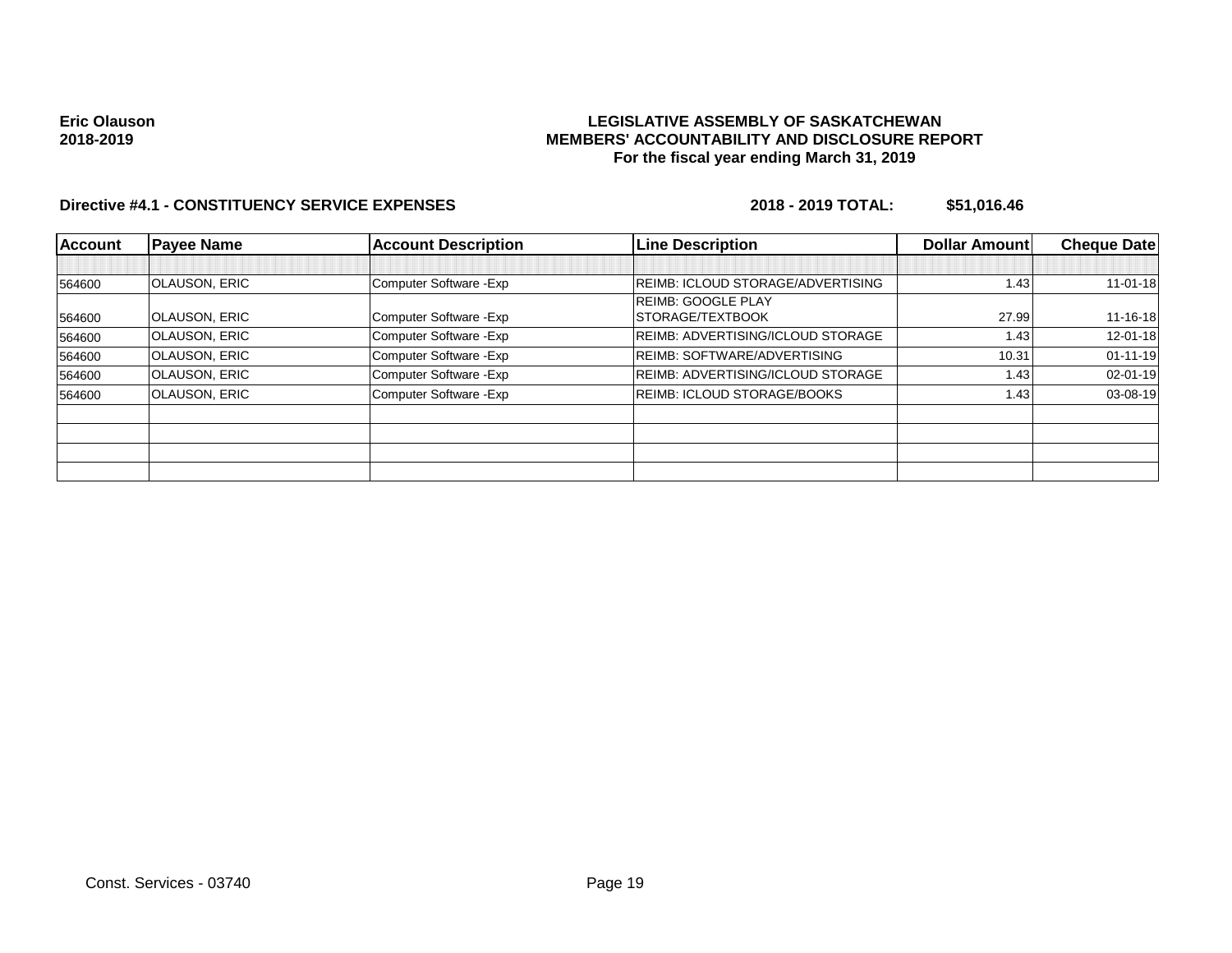# **LEGISLATIVE ASSEMBLY OF SASKATCHEWAN MEMBERS' ACCOUNTABILITY AND DISCLOSURE REPORT For the fiscal year ending March 31, 2019**

| <b>Account</b> | <b>Payee Name</b>   | <b>Account Description</b>                    | <b>Dollar Amount</b> | <b>Cheque Date</b> |
|----------------|---------------------|-----------------------------------------------|----------------------|--------------------|
|                |                     |                                               |                      |                    |
| 513000         | FAST, MADELAINE A A | Out-of-Scope Permanent                        | 2,062.50             | 04-24-18           |
| 513000         | FAST, MADELAINE A A | Out-of-Scope Permanent                        | 2,062.50             | 05-08-18           |
| 513000         | FAST, MADELAINE A A | Out-of-Scope Permanent                        | 2,062.50             | 05-23-18           |
| 513000         | FAST, MADELAINE A A | Out-of-Scope Permanent                        | 2,062.50             | 06-05-18           |
| 513000         | FAST, MADELAINE A A | Out-of-Scope Permanent                        | 2,062.50             | 06-13-18           |
| 513000         | FAST, MADELAINE A A | Out-of-Scope Permanent                        | 2,062.50             | 06-27-18           |
| 513000         | FAST, MADELAINE A A | Out-of-Scope Permanent                        | 2,062.50             | $07 - 11 - 18$     |
| 513000         | FAST, MADELAINE A A | Out-of-Scope Permanent                        | 2,062.50             | 07-25-18           |
| 513000         | FAST, MADELAINE A A | Out-of-Scope Permanent                        | 2,062.50             | 08-08-18           |
| 513000         | FAST, MADELAINE A A | Out-of-Scope Permanent                        | 2,062.50             | 08-22-18           |
| 513000         | FAST, MADELAINE A A | Out-of-Scope Permanent                        | 2,062.50             | 09-05-18           |
| 513000         | FAST, MADELAINE A A | Out-of-Scope Permanent                        | 2,062.50             | 09-19-18           |
| 513000         | FAST, MADELAINE A A | Out-of-Scope Permanent                        | 2,062.50             | 10-03-18           |
| 513000         | FAST, MADELAINE A A | Out-of-Scope Permanent                        | 2,062.50             | 10-17-18           |
| 513000         | FAST, MADELAINE A A | Out-of-Scope Permanent                        | 2,062.50             | $11 - 01 - 18$     |
| 513000         | FAST, MADELAINE A A | Out-of-Scope Permanent                        | 2,062.50             | $11 - 14 - 18$     |
| 513000         | FAST, MADELAINE A A | Out-of-Scope Permanent                        | 2,062.50             | 11-28-18           |
| 513000         | FAST, MADELAINE A A | Out-of-Scope Permanent                        | 2,062.50             | $12 - 12 - 18$     |
| 513000         | FAST, MADELAINE A A | Out-of-Scope Permanent                        | 2,062.50             | 12-27-18           |
| 513000         | FAST, MADELAINE A A | Out-of-Scope Permanent                        | 2,062.50             | $01 - 09 - 19$     |
| 513000         | FAST, MADELAINE A A | Out-of-Scope Permanent                        | 2,062.50             | $01 - 23 - 19$     |
| 513000         | FAST, MADELAINE A A | Out-of-Scope Permanent                        | 2,062.50             | 02-06-19           |
| 513000         | FAST, MADELAINE A A | Out-of-Scope Permanent                        | 2,062.50             | 02-20-19           |
| 513000         | FAST, MADELAINE A A | Out-of-Scope Permanent                        | 2,062.50             | 03-06-19           |
| 513000         | FAST, MADELAINE A A | Out-of-Scope Permanent                        | 2,062.50             | 03-20-19           |
| 513000         | FAST, MADELAINE A A | Out-of-Scope Permanent                        | 2,062.50             | 04-03-19           |
| 519900         | None (Default)      | Change in Y/E Accrued Empl Leave Entitlements | $-920$               | $04 - 18 - 18$     |
| 519900         | None (Default)      | Change in Y/E Accrued Empl Leave Entitlements | 811.25               | 04-08-19           |
|                |                     |                                               |                      |                    |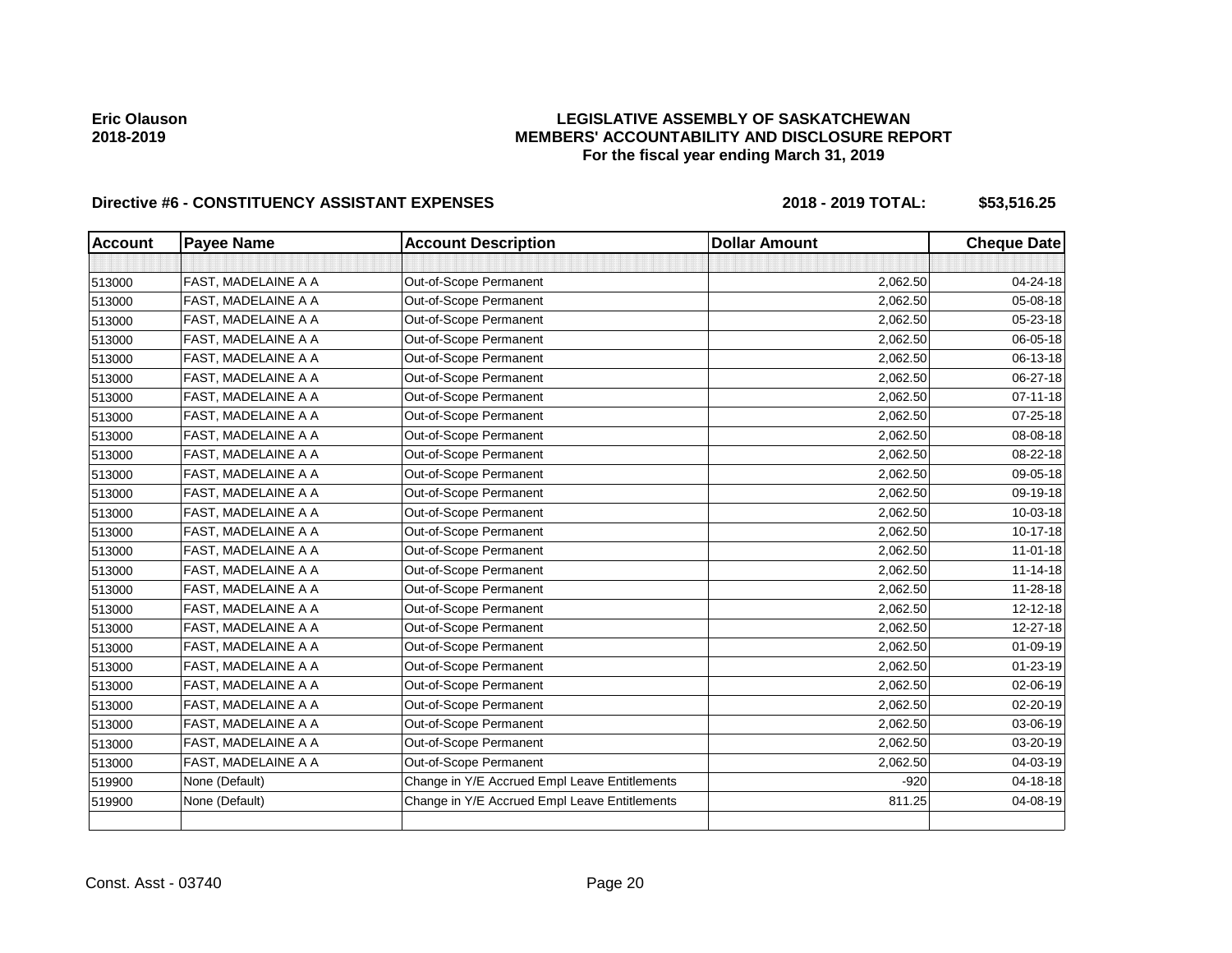## **LEGISLATIVE ASSEMBLY OF SASKATCHEWAN MEMBERS' ACCOUNTABILITY AND DISCLOSURE REPORT For the fiscal year ending March 31, 2019**

| <b>Account</b> | Payee Name | <b>Account Description</b> | <b>Dollar Amount</b> | <b>Cheque Date</b> |
|----------------|------------|----------------------------|----------------------|--------------------|
|                |            |                            |                      |                    |
|                |            |                            |                      |                    |
|                |            |                            |                      |                    |
|                |            |                            |                      |                    |
|                |            |                            |                      |                    |
|                |            |                            |                      |                    |
|                |            |                            |                      |                    |
|                |            |                            |                      |                    |
|                |            |                            |                      |                    |
|                |            |                            |                      |                    |
|                |            |                            |                      |                    |
|                |            |                            |                      |                    |
|                |            |                            |                      |                    |
|                |            |                            |                      |                    |
|                |            |                            |                      |                    |
|                |            |                            |                      |                    |
|                |            |                            |                      |                    |
|                |            |                            |                      |                    |
|                |            |                            |                      |                    |
|                |            |                            |                      |                    |
|                |            |                            |                      |                    |
|                |            |                            |                      |                    |
|                |            |                            |                      |                    |
|                |            |                            |                      |                    |
|                |            |                            |                      |                    |
|                |            |                            |                      |                    |
|                |            |                            |                      |                    |
|                |            |                            |                      |                    |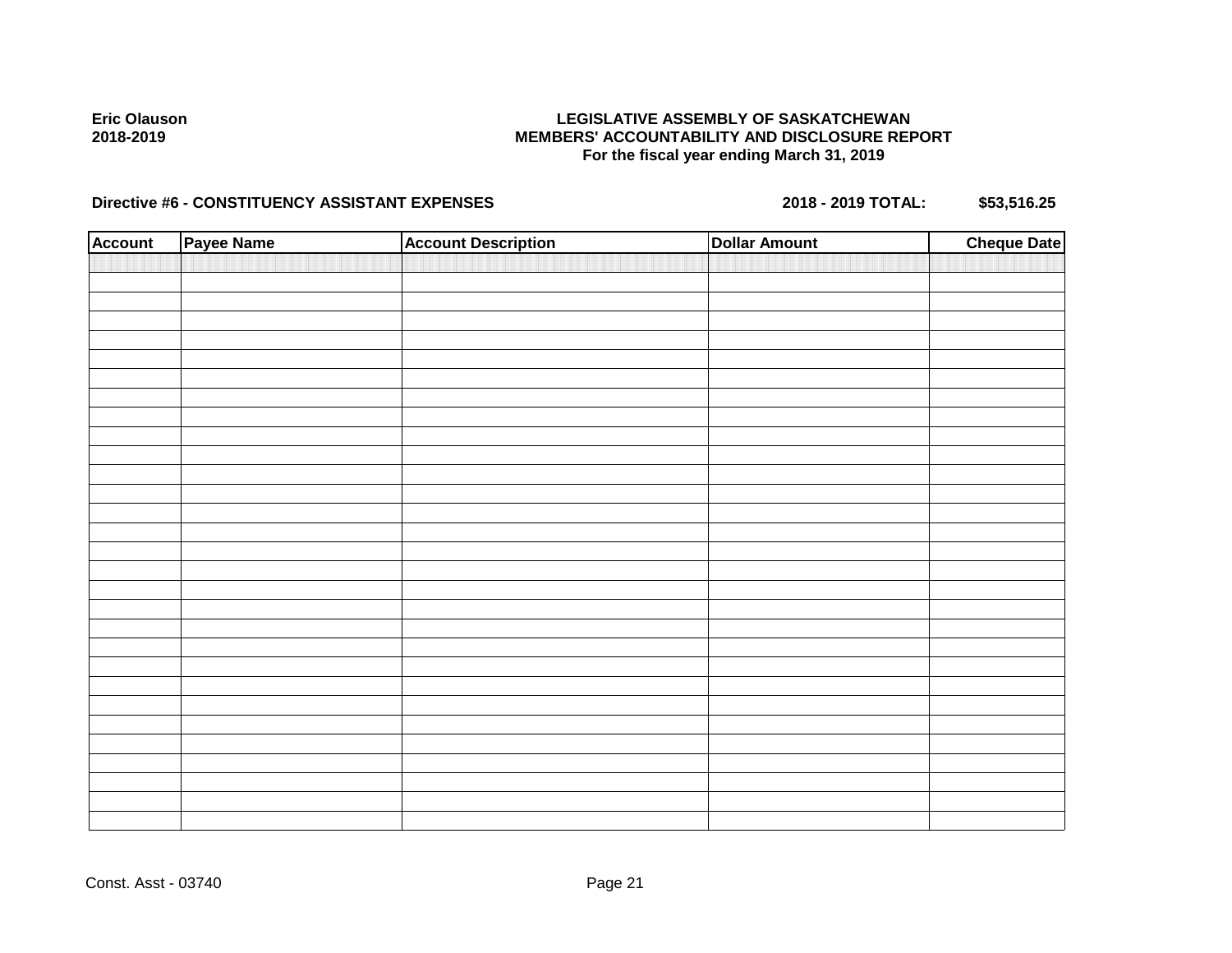## **LEGISLATIVE ASSEMBLY OF SASKATCHEWAN MEMBERS' ACCOUNTABILITY AND DISCLOSURE REPORT For the fiscal year ending March 31, 2019**

| <b>Account</b> | Payee Name | <b>Account Description</b> | <b>Dollar Amount</b> | <b>Cheque Date</b> |
|----------------|------------|----------------------------|----------------------|--------------------|
|                |            |                            |                      |                    |
|                |            |                            |                      |                    |
|                |            |                            |                      |                    |
|                |            |                            |                      |                    |
|                |            |                            |                      |                    |
|                |            |                            |                      |                    |
|                |            |                            |                      |                    |
|                |            |                            |                      |                    |
|                |            |                            |                      |                    |
|                |            |                            |                      |                    |
|                |            |                            |                      |                    |
|                |            |                            |                      |                    |
|                |            |                            |                      |                    |
|                |            |                            |                      |                    |
|                |            |                            |                      |                    |
|                |            |                            |                      |                    |
|                |            |                            |                      |                    |
|                |            |                            |                      |                    |
|                |            |                            |                      |                    |
|                |            |                            |                      |                    |
|                |            |                            |                      |                    |
|                |            |                            |                      |                    |
|                |            |                            |                      |                    |
|                |            |                            |                      |                    |
|                |            |                            |                      |                    |
|                |            |                            |                      |                    |
|                |            |                            |                      |                    |
|                |            |                            |                      |                    |
|                |            |                            |                      |                    |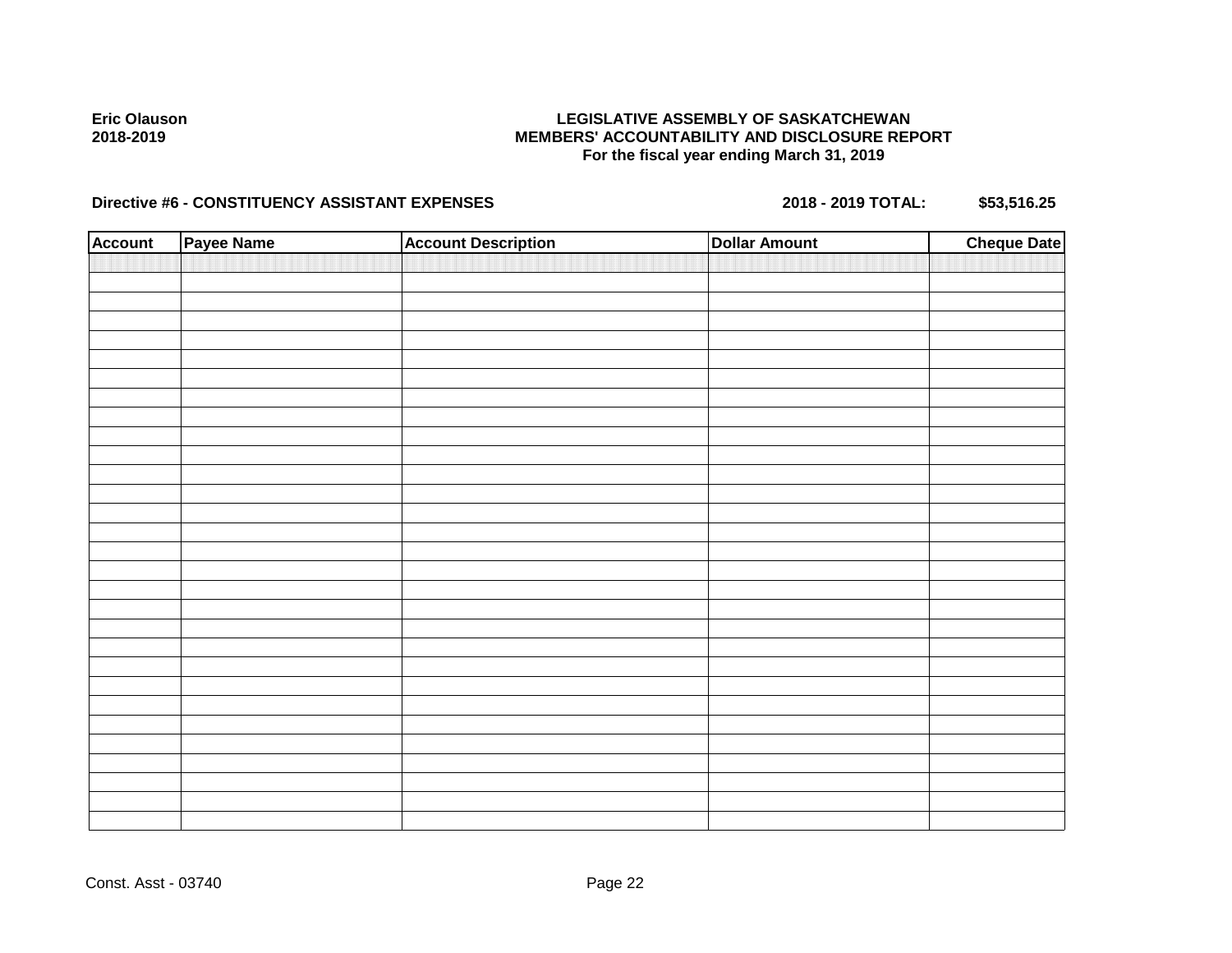## **LEGISLATIVE ASSEMBLY OF SASKATCHEWAN MEMBERS' ACCOUNTABILITY AND DISCLOSURE REPORT For the fiscal year ending March 31, 2019**

| <b>Account</b> | Payee Name | <b>Account Description</b> | <b>Dollar Amount</b> | <b>Cheque Date</b> |
|----------------|------------|----------------------------|----------------------|--------------------|
|                |            |                            |                      |                    |
|                |            |                            |                      |                    |
|                |            |                            |                      |                    |
|                |            |                            |                      |                    |
|                |            |                            |                      |                    |
|                |            |                            |                      |                    |
|                |            |                            |                      |                    |
|                |            |                            |                      |                    |
|                |            |                            |                      |                    |
|                |            |                            |                      |                    |
|                |            |                            |                      |                    |
|                |            |                            |                      |                    |
|                |            |                            |                      |                    |
|                |            |                            |                      |                    |
|                |            |                            |                      |                    |
|                |            |                            |                      |                    |
|                |            |                            |                      |                    |
|                |            |                            |                      |                    |
|                |            |                            |                      |                    |
|                |            |                            |                      |                    |
|                |            |                            |                      |                    |
|                |            |                            |                      |                    |
|                |            |                            |                      |                    |
|                |            |                            |                      |                    |